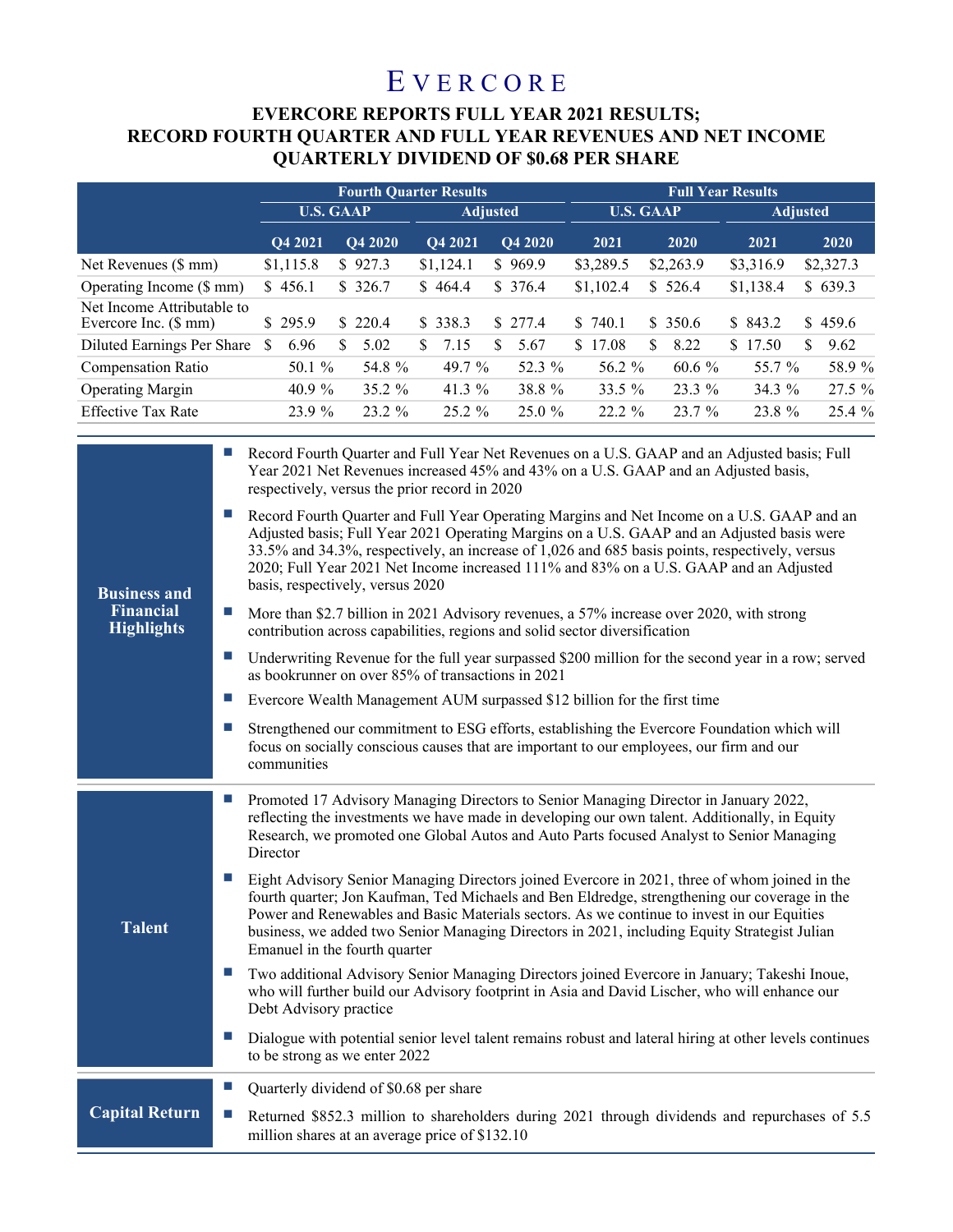NEW YORK, February 2, 2022 – Evercore Inc. (NYSE: EVR) today announced its results for the full year ended December 31, 2021.

# **LEADERSHIP COMMENTARY**

**John S. Weinberg, Co-Chairman and Co-Chief Executive Officer**, "2021 was an extraordinary year for Evercore, showcasing the depth and diversity of our business. This, combined with the outstanding collaboration and teamwork across our firm and robust market activity, led to our record results for 2021, with Evercore exceeding \$2.7 billion in Advisory revenues for the first time in our history and up 57% over last year. Over the past few years, we have invested significantly in our platform, both by attracting highly talented individuals and by adding to our broad and expanding platform of capabilities. We are thrilled to have recruited eight Senior Managing Directors in Advisory in 2021 and remain strongly committed to developing talent for internal promotion, recently announcing our largest promotion class ever. Further, as we continue to grow and invest in the firm, we remain committed to returning all capital not required to support our business to our shareholders."

**Ralph Schlosstein, Co-Chairman and Co-Chief Executive Officer**, "We are executing on our long-term growth objectives by continuing to invest in building out the depth of our sector coverage, enhancing our capabilities, and widening the geographies we cover, while focusing intensely on clients, including financial sponsors. Our efforts are being recognized in our financial results, and in 2021, we ranked for the fourth consecutive year number four in advisory fees among all publicly traded investment banks.

With my upcoming transition to Chairman Emeritus in late February, I have been reflecting upon my last 13 years at the firm and take immense pride in the extraordinary growth of the firm and our dedication to excellence, our commitment to our people and the exemplary culture we have built. Our business continues to perform exceptionally well, and as we look ahead, the prospects for Evercore's long term growth are very real and very exciting."

**Roger C. Altman, Founder and Senior Chairman**, "Client support for Evercore's values of integrity, excellence, discretion and clients first led to another record year for the firm amidst the continuing challenges of COVID. We are grateful to our clients, to all of our employees and, especially to our outgoing CEO, Ralph Schlosstein, for this special year."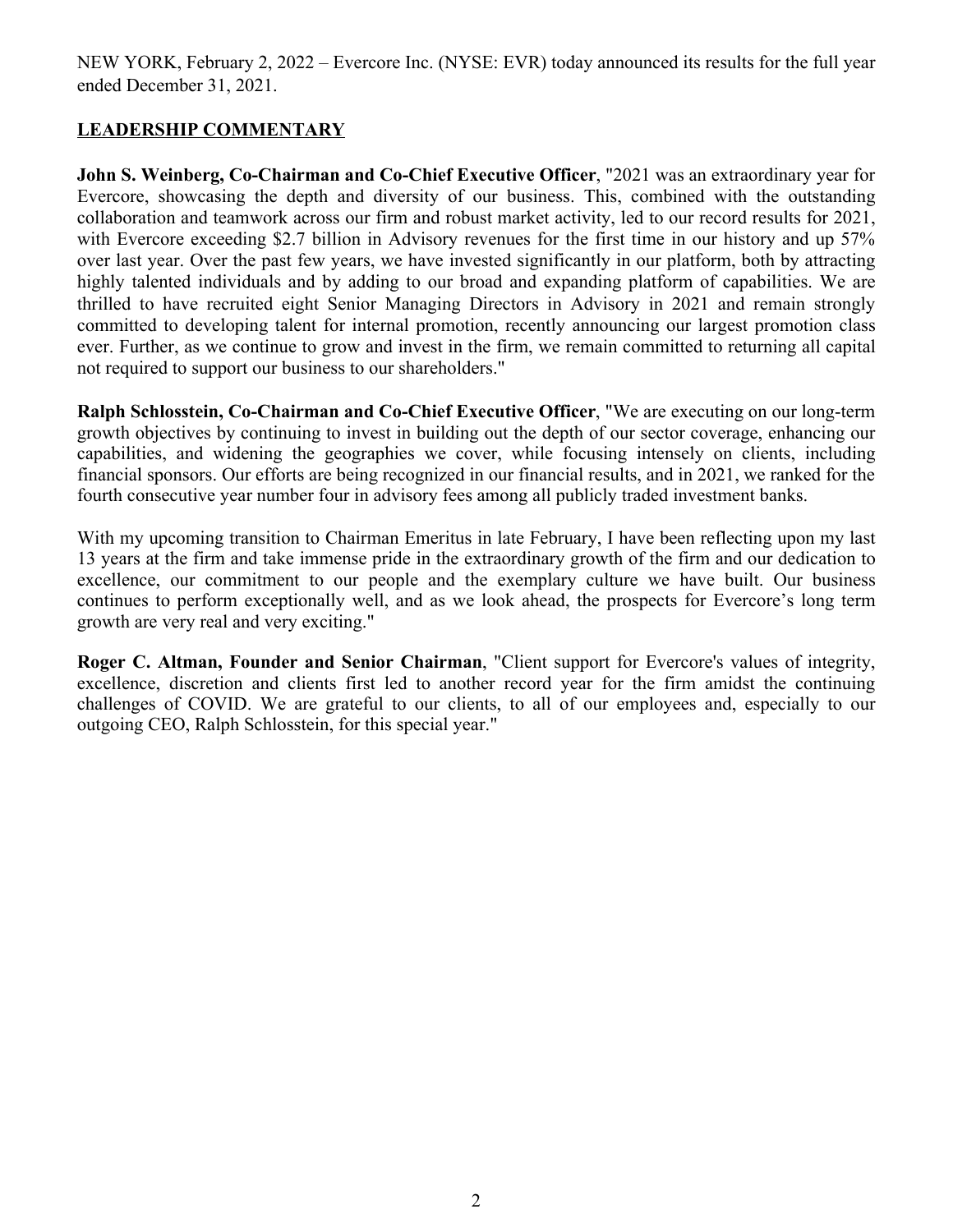*Evercore's quarterly results may fluctuate significantly due to the timing and amount of transaction fees earned, as well as other factors. Accordingly, financial results in any particular quarter may not be representative of future results over a longer period of time.*

#### *Business Segments:*

*Evercore's business results are categorized into two segments: Investment Banking and Investment Management. Investment Banking includes providing advice to clients on mergers, acquisitions, divestitures and other strategic corporate transactions, as well as services related to securities underwriting, private placement services and commissions for agency-based equity trading services and equity research. Investment Management includes Wealth Management and interests in private equity funds which are not managed by the Company, as well as advising third-party investors through affiliates and historically through Institutional Asset Management. See pages A-2 to A-10 for further information and reconciliations of these segment results to our U.S. GAAP consolidated results.* 

### *Non-GAAP Measures:*

*Throughout this release certain information is presented on an adjusted basis, which is a non-GAAP measure. Adjusted results begin with information prepared in accordance with accounting principles generally accepted in the United States of America ("U.S. GAAP"), and then those results are adjusted to exclude certain items and reflect the conversion of certain Evercore LP Units into Class A shares. Evercore believes that the disclosed adjusted measures and any adjustments thereto, when presented in conjunction with comparable U.S. GAAP measures, are useful to investors to compare Evercore's results across several periods and facilitate an understanding of Evercore's operating results. Evercore uses these measures to evaluate its operating performance, as well as the performance of individual employees. These measures should not be considered a substitute for, or superior to, measures of financial performance prepared in accordance with U.S. GAAP.* 

*Evercore's Adjusted Net Income Attributable to Evercore Inc. for the three and twelve months ended December 31, 2021 was higher than U.S. GAAP as a result of certain business acquisition-related and disposition-related charges and Special Charges, Including Business Realignment Costs. Acquisitionrelated charges for 2021 include professional fees incurred. Special Charges, Including Business Realignment Costs, in 2021 relate to the write-down of certain assets associated with a legacy private equity investment relationship which, consistent with the Company's current investment strategy, the Company decided to wind down during the third quarter of 2021.*

*The gain on the redemption of the G5 debt security in the second quarter of 2021 was excluded from Adjusted Net Revenues.*

*Evercore's Adjusted Diluted Shares Outstanding for the three and twelve months ended December 31, 2021 were higher than U.S. GAAP, as a result of the inclusion of certain Evercore LP Units and Unvested Restricted Stock Units.*

*Further details of these adjustments, as well as an explanation of similar amounts for the three and twelve months ended December 31, 2020 are included in pages A-2 to A-10.*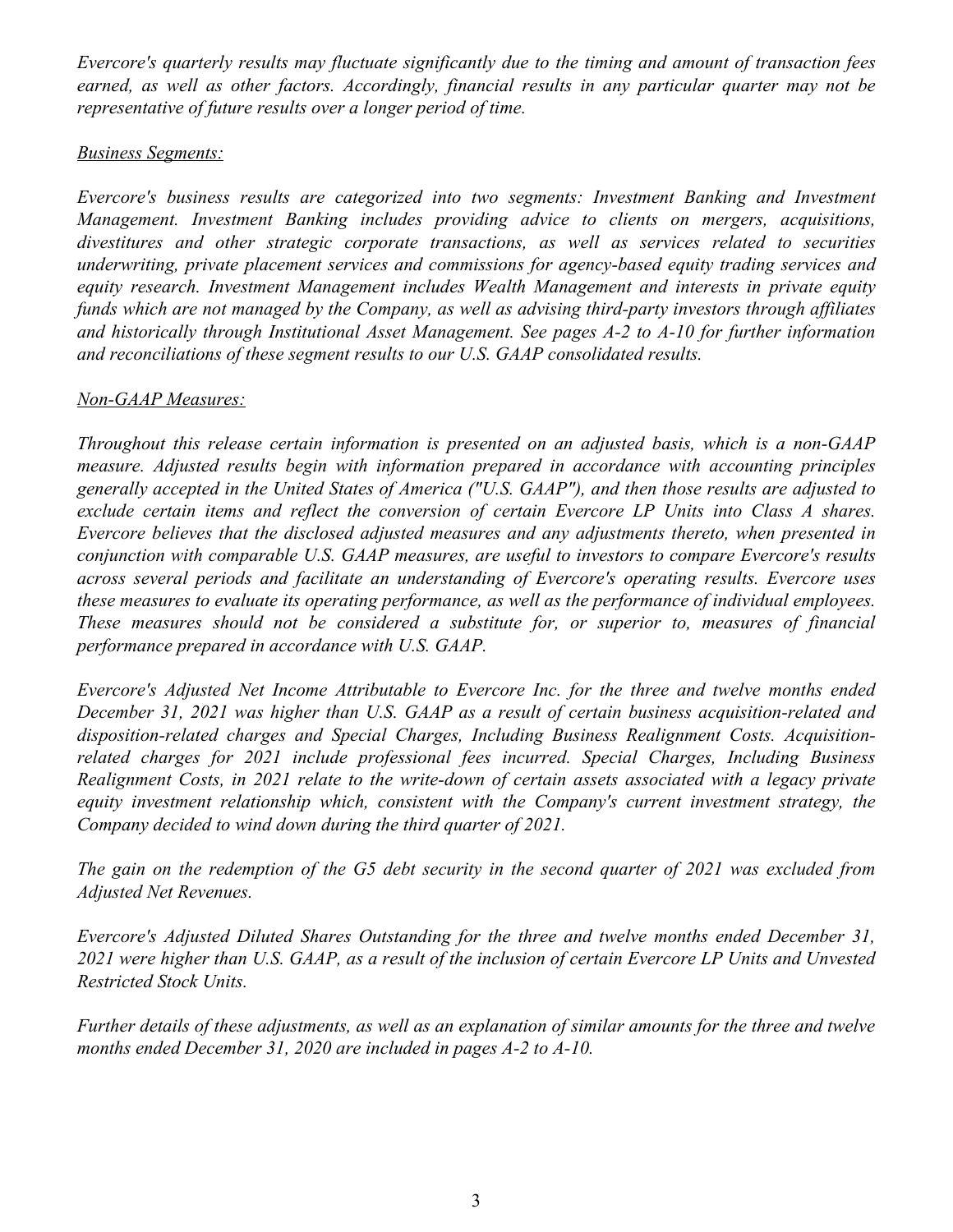#### **Selected Financial Data – U.S. GAAP Results**

*The following is a discussion of Evercore's consolidated results on a U.S. GAAP basis. See pages A-6 to A-8 for our business segment results.*

#### **Net Revenues**

|                                                |                      |   |                             | <b>U.S. GAAP</b>        |                            |           |                             |           |                         |  |  |
|------------------------------------------------|----------------------|---|-----------------------------|-------------------------|----------------------------|-----------|-----------------------------|-----------|-------------------------|--|--|
|                                                |                      |   | <b>Three Months Ended</b>   |                         | <b>Twelve Months Ended</b> |           |                             |           |                         |  |  |
|                                                | December 31,<br>2021 |   | December 31.<br><b>2020</b> | $\frac{6}{9}$<br>Change | December 31.<br>2021       |           | December 31.<br><b>2020</b> |           | $\frac{0}{0}$<br>Change |  |  |
|                                                |                      |   |                             | (dollars in thousands)  |                            |           |                             |           |                         |  |  |
| Investment Banking:                            |                      |   |                             |                         |                            |           |                             |           |                         |  |  |
| <b>Advisory Fees</b>                           | \$<br>970,927        | S | 789,611                     | 23%                     | S                          | 2,751,992 | <sup>S</sup>                | 1,755,273 | 57%                     |  |  |
| <b>Underwriting Fees</b>                       | 65,019               |   | 95,009                      | (32%)                   |                            | 246,705   |                             | 276,191   | $(11\%)$                |  |  |
| Commissions and Related Revenue <sup>(1)</sup> | 54,808               |   | 52,789                      | $4\%$                   |                            | 205,822   |                             | 206,692   | $-$ %                   |  |  |
| <b>Investment Management:</b>                  |                      |   |                             |                         |                            |           |                             |           |                         |  |  |
| Asset Management and Administration Fees       | 17,692               |   | 14,672                      | 21%                     |                            | 65,784    |                             | 54,397    | 21%                     |  |  |
| Other Revenue, $net^{(1)(2)}$                  | 7,323                |   | (24, 773)                   | NM                      |                            | 19,196    |                             | (28, 648) | NM                      |  |  |
| Net Revenues                                   | 1,115,769            |   | 927.308                     | 20%                     |                            | 3,289,499 |                             | 2,263,905 | 45%                     |  |  |

1. Certain balances in the prior period were reclassified to conform to their current presentation in this release. "Commissions and Related Fees" has been renamed to "Commissions and Related Revenue" and principal trading gains and losses from our institutional equities business have been reclassified from "Other Revenue, net" to "Commissions and Related Revenue." For the three and twelve months ended December 31, 2020, this resulted in a reclassification of \$0.4 million and \$0.9 million, respectively, from "Other Revenue, net" to "Commissions and Related Revenue." There was no impact on U.S. GAAP Net Revenues, Operating Income, Net Income or Earnings Per Share. See page A-3 for further information.

2. Other Revenue, net, for the three months ended December 31, 2020, includes a loss of \$32.2 million resulting from the sale and wind-down of our businesses in Mexico, including \$4.8 million related to the sale of our ECB business, as well as \$27.4 million related to the release of cumulative foreign exchange losses. Other Revenue, net, for the twelve months ended December 31, 2020, includes a loss of \$30.8 million resulting from the sale and winddown of our businesses in Mexico, including a net loss of \$3.4 million related to the sale of our ECB businesses, as well as \$27.4 million related to the release of cumulative foreign exchange losses.

|                                                                                                  |                      | <b>Three Months Ended</b> |                         | <b>Twelve Months Ended</b> |                      |                         |  |  |  |  |
|--------------------------------------------------------------------------------------------------|----------------------|---------------------------|-------------------------|----------------------------|----------------------|-------------------------|--|--|--|--|
|                                                                                                  | December 31,<br>2021 | December 31.<br>2020      | $\frac{6}{9}$<br>Change | December 31.<br>2021       | December 31,<br>2020 | $\frac{0}{0}$<br>Change |  |  |  |  |
| Total Number of Fees from Advisory Client<br>Transactions <sup>(1)</sup>                         | 320                  | 324                       | (1%)                    | 797                        | 687                  | 16%                     |  |  |  |  |
| Total Number of Fees of at Least \$1 million<br>from Advisory Client Transactions <sup>(1)</sup> | 153                  | 162                       | (6%)                    | 502                        | 386                  | 30%                     |  |  |  |  |
| <b>Total Number of Underwriting Transactions</b>                                                 | 23                   | 40                        | (43%)                   | 117                        | 118                  | (1%)                    |  |  |  |  |
| Total Number of Underwriting Transactions as<br>a Bookrunner                                     | 21                   | 33                        | (36%)                   | 100                        | 85                   | 18%                     |  |  |  |  |

1. Includes Advisory and Underwriting Transactions.

|                                                | As of December 31, |  |        |                         |  |  |  |  |  |
|------------------------------------------------|--------------------|--|--------|-------------------------|--|--|--|--|--|
|                                                | 2021               |  | 2020   | $\frac{0}{0}$<br>Change |  |  |  |  |  |
| Assets Under Management $(\$ \text{mm})^{(1)}$ |                    |  |        |                         |  |  |  |  |  |
| Wealth Management <sup><math>(2)</math></sup>  | 12.184             |  | 10.163 | 20%                     |  |  |  |  |  |
| <b>Total Assets Under Management</b>           | 12.184             |  | 10,163 | 20%                     |  |  |  |  |  |

1. Assets Under Management reflect end of period amounts from our consolidated Wealth Management business.

2. Assets Under Management includes Evercore assets which are managed by Evercore Wealth Management of \$76.3 million and \$76.4 million as of December 31, 2021 and 2020, respectively.

*Advisory Fees –* Fourth quarter Advisory Fees increased \$181.3 million, or 23%, year-over-year, reflecting growth in fee size. Full year Advisory Fees increased \$996.7 million, or 57%, year-over-year, reflecting an increase in the number of fees earned and growth in fee size.

*Underwriting Fees –* Fourth quarter Underwriting Fees decreased \$30.0 million, or 32%, year-over-year, reflecting a decrease in the number of transactions we participated in. Full year Underwriting Fees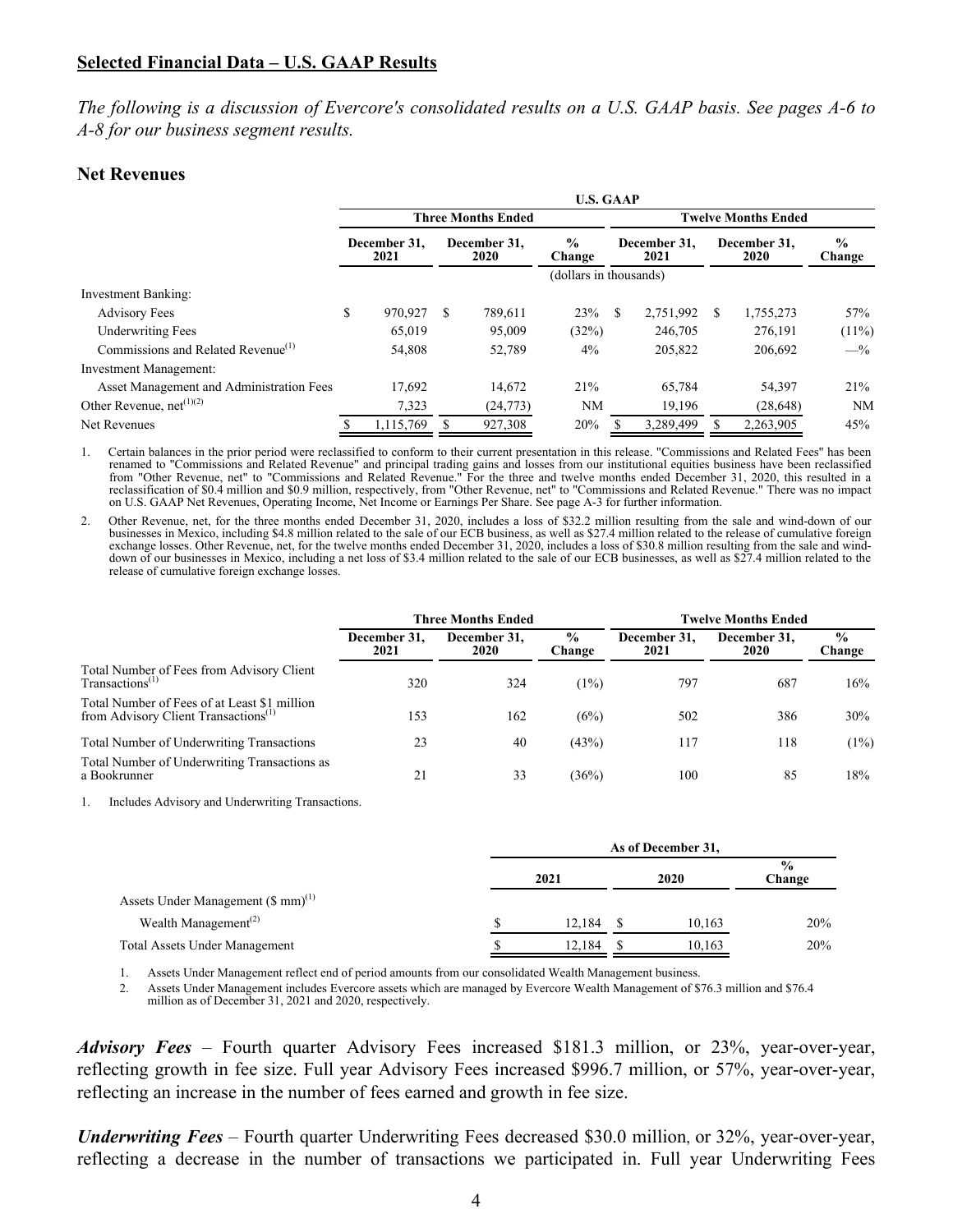decreased \$29.5 million, or 11%, year-over-year, reflecting a decrease in the number of transactions we participated in, as well as a decrease in the relative fee size of our participation in those transactions, as we participated in several of the largest deals in our history in 2020.

*Commissions and Related Revenue –* Fourth quarter Commissions and Related Revenue increased \$2.0 million, or 4%, year-over-year, primarily reflecting higher revenues from research subscriptions and convertible securities. Full year Commissions and Related Revenue decreased \$0.9 million year-over-year, reflecting lower volatility and volumes compared to the prior year period.

*Asset Management and Administration Fees –* Fourth quarter Asset Management and Administration Fees increased \$3.0 million, or 21%, year-over-year, driven by an increase in fees from Wealth Management clients as associated AUM increased 20%, primarily from market appreciation. Full year Asset Management and Administration Fees increased \$11.4 million, or 21%, year-over-year, driven by an increase in fees from Wealth Management clients as associated AUM increased 20%, primarily from market appreciation.

*Other Revenue* – Fourth quarter Other Revenue, net, increased \$32.1 million year-over-year, primarily driven by a loss of \$32.2 million in 2020, resulting from the sale and wind-down of our businesses in Mexico. Full year Other Revenue, net, increased \$47.8 million year-over-year, primarily driven by a loss of \$30.8 million in 2020, resulting from the sale and wind-down of our businesses in Mexico, as well as higher performance of our investment funds portfolio and a gain on the redemption of the G5 debt security in 2021.

### **Expenses**

|                                                                 |                      |         |                             |                            | <b>U.S. GAAP</b>        |                      |           |    |                      |                         |
|-----------------------------------------------------------------|----------------------|---------|-----------------------------|----------------------------|-------------------------|----------------------|-----------|----|----------------------|-------------------------|
|                                                                 |                      |         | <b>Three Months Ended</b>   | <b>Twelve Months Ended</b> |                         |                      |           |    |                      |                         |
|                                                                 | December 31,<br>2021 |         | December 31,<br><b>2020</b> |                            | $\frac{6}{9}$<br>Change | December 31.<br>2021 |           |    | December 31,<br>2020 | $\frac{0}{0}$<br>Change |
|                                                                 |                      |         |                             |                            | (dollars in thousands)  |                      |           |    |                      |                         |
| <b>Employee Compensation and Benefits</b>                       | S                    | 559.098 | \$                          | 507,739                    | 10%                     | S                    | 1,848,757 | S  | 372,339              | 35%                     |
| <b>Compensation Ratio</b>                                       |                      | 50.1 %  |                             | 54.8%                      |                         |                      | 56.2 %    |    | 60.6 %               |                         |
| Non-Compensation Costs                                          |                      | 100.607 | \$                          | 85,823                     | 17%                     | S                    | 329,750   | \$ | 318,488              | $4\%$                   |
| Non-Compensation Ratio                                          |                      | $9.0\%$ |                             | $9.3\%$                    |                         |                      | $10.0 \%$ |    | 14.1 $%$             |                         |
| Special Charges, Including Business<br><b>Realignment Costs</b> |                      |         |                             | 7.031                      | $NM \$                  |                      | 8.554     |    | 46.645               | (82%)                   |

*Employee Compensation and Benefits –* Fourth quarter Employee Compensation and Benefits increased \$51.4 million, or 10%, year-over-year. The fourth quarter compensation ratio was 50.1% versus 54.8% for the prior year period. Full year Employee Compensation and Benefits increased \$476.4 million, or 35%, year-over-year. The full year compensation ratio was 56.2% versus 60.6% for the prior year period. The increase in the amount of compensation recognized in both the fourth quarter and full year principally reflects a higher accrual for incentive compensation, higher base salaries and higher amortization of prior period deferred compensation awards, as well as increased headcount year over year, each related to growth in the business. The decrease in the compensation ratio for both the fourth quarter and full year reflects leverage achieved on higher revenues. See "Deferred Compensation" for more information.

*Non-Compensation Costs –* Fourth quarter Non-Compensation Costs increased \$14.8 million, or 17%, year-over-year, primarily driven by an increase in other operating expenses related to charitable contributions made to the Evercore Foundation (formed in 2021) and an increase in travel and related expenses, as travel began to resume during the quarter. The fourth quarter Non-Compensation ratio of 9.0% decreased from 9.3% for the prior year period. Full year Non-Compensation Costs increased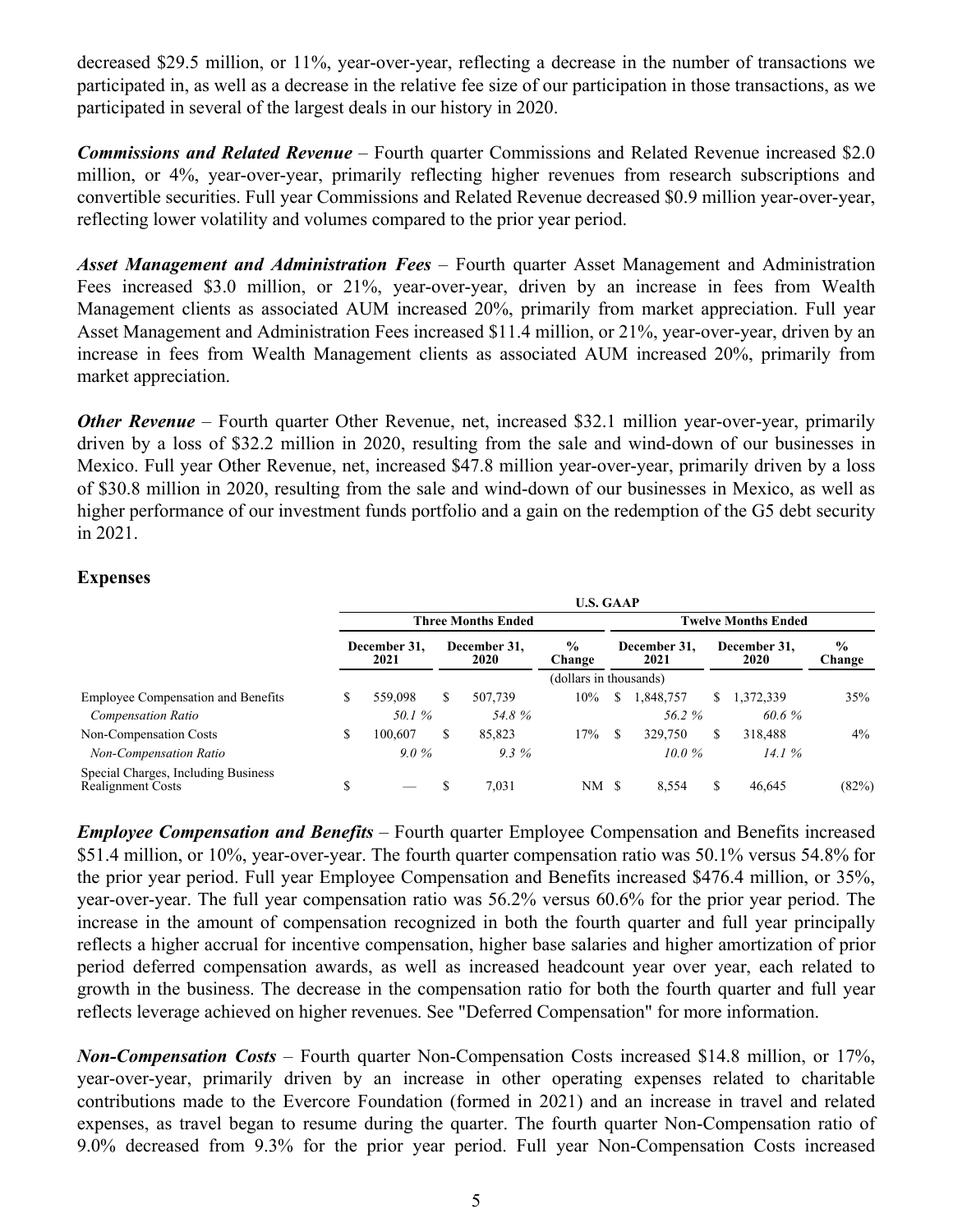\$11.3 million, or 4%, year-over-year, primarily driven by increases in professional fees and charitable contributions made to the Evercore Foundation, partially offset by decreases in travel and related expenses and bad debt expense. The full year Non-Compensation ratio of 10.0% decreased from 14.1% for the prior year. The decrease in the Non-Compensation ratio for both the fourth quarter and full year principally reflects leverage achieved on higher revenues.

*Special Charges, Including Business Realignment Costs – Full year 2021 Special Charges, Including* Business Realignment Costs, relate to the write-down of certain assets associated with a legacy private equity investment relationship which, consistent with the Company's current investment strategy, the Company decided to wind down during the third quarter of 2021.

In 2020, the Company completed a review of operations focused on markets, sectors and people which delivered lower levels of productivity in an effort to attain greater flexibility of operations and better position itself for future growth. This review generated reductions of approximately 8% of our headcount.

In conjunction with the employment reductions, the Company incurred separation and transition benefits and related costs for certain employees terminated as a result of the Company's review of its operations of \$4.1 million and \$41.7 million for fourth quarter and full year 2020, respectively, which have been recorded as Special Charges, Including Business Realignment Costs, and are excluded from our Adjusted results.

Fourth quarter and full year 2020 Special Charges, Including Business Realignment Costs, also reflect the acceleration of depreciation expense for leasehold improvements and certain other fixed assets in conjunction with the expansion of our headquarters in New York and our business realignment initiatives of \$1.3 million and \$3.3 million, respectively, and charges related to the impairment of assets resulting from the wind-down of our Mexico business of \$1.7 million.

# **Effective Tax Rate**

The fourth quarter effective tax rate was 23.9% versus 23.2% for the prior year period. The full year effective tax rate was 22.2% versus 23.7% for the prior year period. The effective tax rate is principally impacted by the deduction associated with the appreciation or depreciation in the Firm's share price upon vesting of employee share-based awards above or below the original grant price. The full year provision for income taxes for 2021 reflects an additional tax benefit of \$18.7 million versus an additional tax expense of \$0.02 million for the prior year period, due to the net impact associated with the appreciation or depreciation in our share price upon vesting of employee share-based awards above or below the original grant price.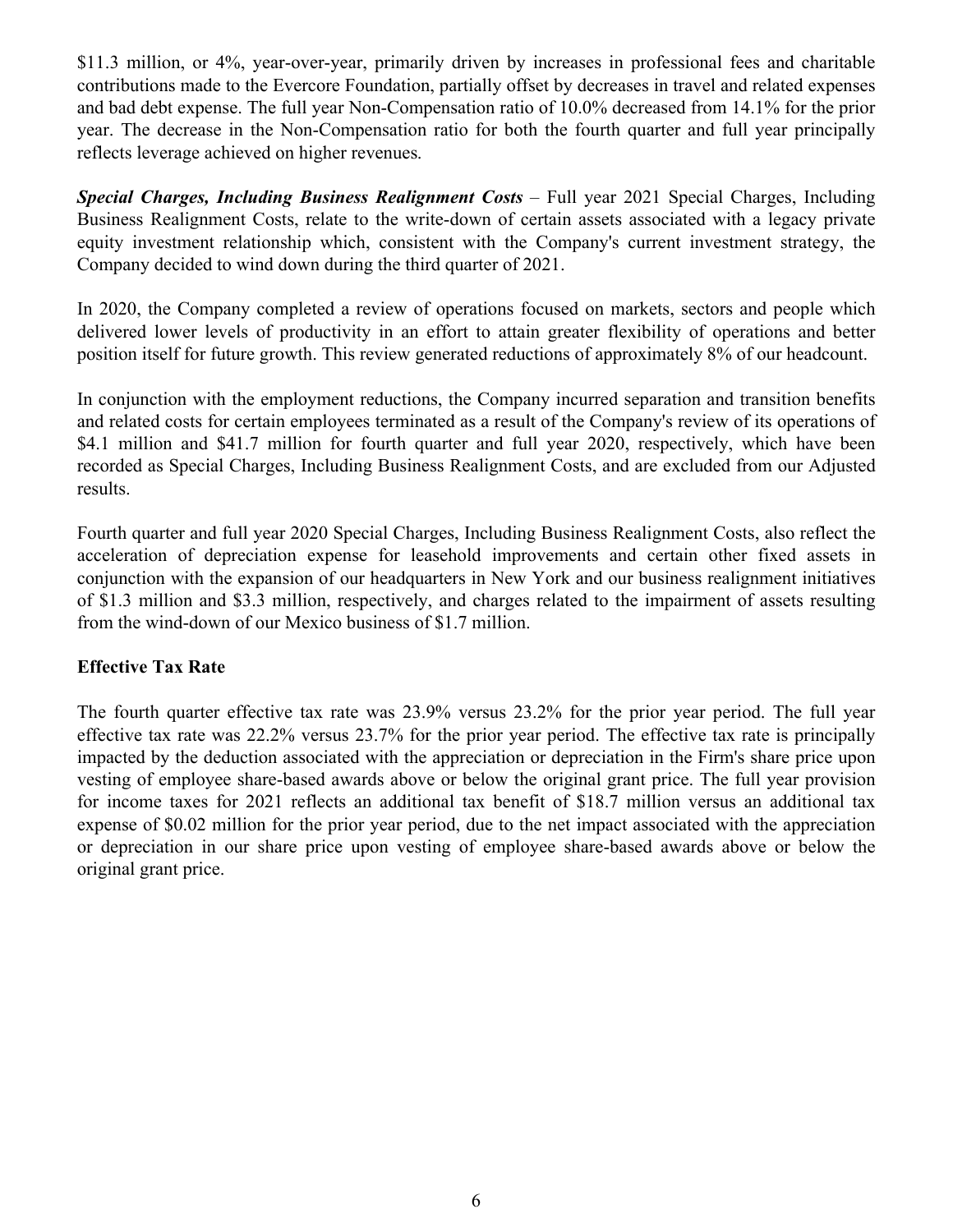#### **Selected Financial Data – Adjusted Results**

*The following is a discussion of Evercore's consolidated results on an Adjusted basis. See pages 3 and A-2 to A-10 for further information and reconciliations of these metrics to our U.S. GAAP results. See pages A-6 to A-8 for our business segment results.*

#### **Adjusted Net Revenues**

|                      |           |                      |         |                         | <b>Twelve Months Ended</b> |           |                                           |           |                         |  |
|----------------------|-----------|----------------------|---------|-------------------------|----------------------------|-----------|-------------------------------------------|-----------|-------------------------|--|
| December 31.<br>2021 |           | December 31.<br>2020 |         | $\frac{0}{0}$<br>Change | December 31,<br>2021       |           | December 31.<br>2020                      |           | $\frac{0}{0}$<br>Change |  |
|                      |           |                      |         |                         |                            |           |                                           |           |                         |  |
|                      |           |                      |         |                         |                            |           |                                           |           |                         |  |
| \$                   | 970.982   | \$                   | 789,986 | 23%                     | S                          | 2,753,329 | S.                                        | 1,756,819 | 57%                     |  |
|                      | 65,019    |                      | 95,009  | (32%)                   |                            | 246.705   |                                           | 276,191   | $(11\%)$                |  |
|                      | 54.808    |                      | 52,789  | $4\%$                   |                            | 205,822   |                                           | 206,692   | $-$ %                   |  |
|                      |           |                      |         |                         |                            |           |                                           |           |                         |  |
|                      | 21,699    |                      | 20,143  | 8%                      |                            | 78.608    |                                           | 67,249    | 17%                     |  |
|                      | 11,640    |                      | 11,991  | (3%)                    |                            | 32,408    |                                           | 20,355    | 59%                     |  |
|                      | 1,124,148 |                      | 969,918 | 16%                     |                            | 3,316,872 |                                           | 2,327,306 | 43%                     |  |
|                      |           |                      |         |                         | <b>Three Months Ended</b>  |           | <b>Adjusted</b><br>(dollars in thousands) |           |                         |  |

1. Advisory Fees on an Adjusted basis reflect the reclassification of earnings related to our equity method investment in Luminis and Seneca Evercore of \$0.1 million and \$1.3 million for the three and twelve months ended December 31, 2021, respectively, and \$0.4 million and \$1.5 million for the three and twelve months ended December 31, 2020, respectively.

2. Certain balances in the prior period were reclassified to conform to their current presentation in this release. "Commissions and Related Fees" has been renamed to "Commissions and Related Revenue" and principal trading gains and losses from our institutional equities business have been reclassified from "Other Revenue, net" to "Commissions and Related Revenue." For the three and twelve months ended December 31, 2020, this resulted in a reclassification of \$0.4 million and \$0.9 million, respectively, from "Other Revenue, net" to "Commissions and Related Revenue." There was no impact on Adjusted Net Revenues, Operating Income, Net Income or Earnings Per Share. See page A-3 for further information.

3. Asset Management and Administration Fees on an Adjusted basis reflect the reclassification of earnings related to our equity method investments in Atalanta Sosnoff and ABS of \$4.0 million and \$12.8 million for the three and twelve months ended December 31, 2021, respectively, and \$5.5 million and \$12.9 million for the three and twelve months ended December 31, 2020, respectively.

#### *See page 4 for additional business metrics.*

*Advisory Fees –* Fourth quarter adjusted Advisory Fees increased \$181.0 million, or 23%, year-over-year, reflecting growth in fee size. Full year adjusted Advisory Fees increased \$996.5 million, or 57%, yearover-year, reflecting an increase in the number of Advisory fees earned and growth in fee size.

*Underwriting Fees –* Fourth quarter Underwriting Fees decreased \$30.0 million, or 32%, year-over-year, reflecting a decrease in the number of transactions we participated in. Full year Underwriting Fees decreased \$29.5 million, or 11%, year-over-year, reflecting a decrease in the number of transactions we participated in, as well as a decrease in the relative fee size of our participation in those transactions, as we participated in several of the largest deals in our history in 2020.

*Commissions and Related Revenue –* Fourth quarter Commissions and Related Revenue increased \$2.0 million, or 4%, year-over-year, primarily reflecting higher revenues from research subscriptions and convertible securities. Full year Commissions and Related Revenue decreased \$0.9 million year-over-year, reflecting lower volatility and volumes compared to the prior year period.

*Asset Management and Administration Fees –* Fourth quarter adjusted Asset Management and Administration Fees increased \$1.6 million, or 8%, year-over-year, primarily driven by an increase in fees from Wealth Management clients, as associated AUM increased 20%, primarily from market appreciation. This was partially offset by a 27% decrease in equity in earnings of affiliates, driven by lower income earned by ABS and Atalanta Sosnoff during the quarter. Full year adjusted Asset Management and Administration Fees increased \$11.4 million, or 17%, year-over-year, primarily driven by an increase in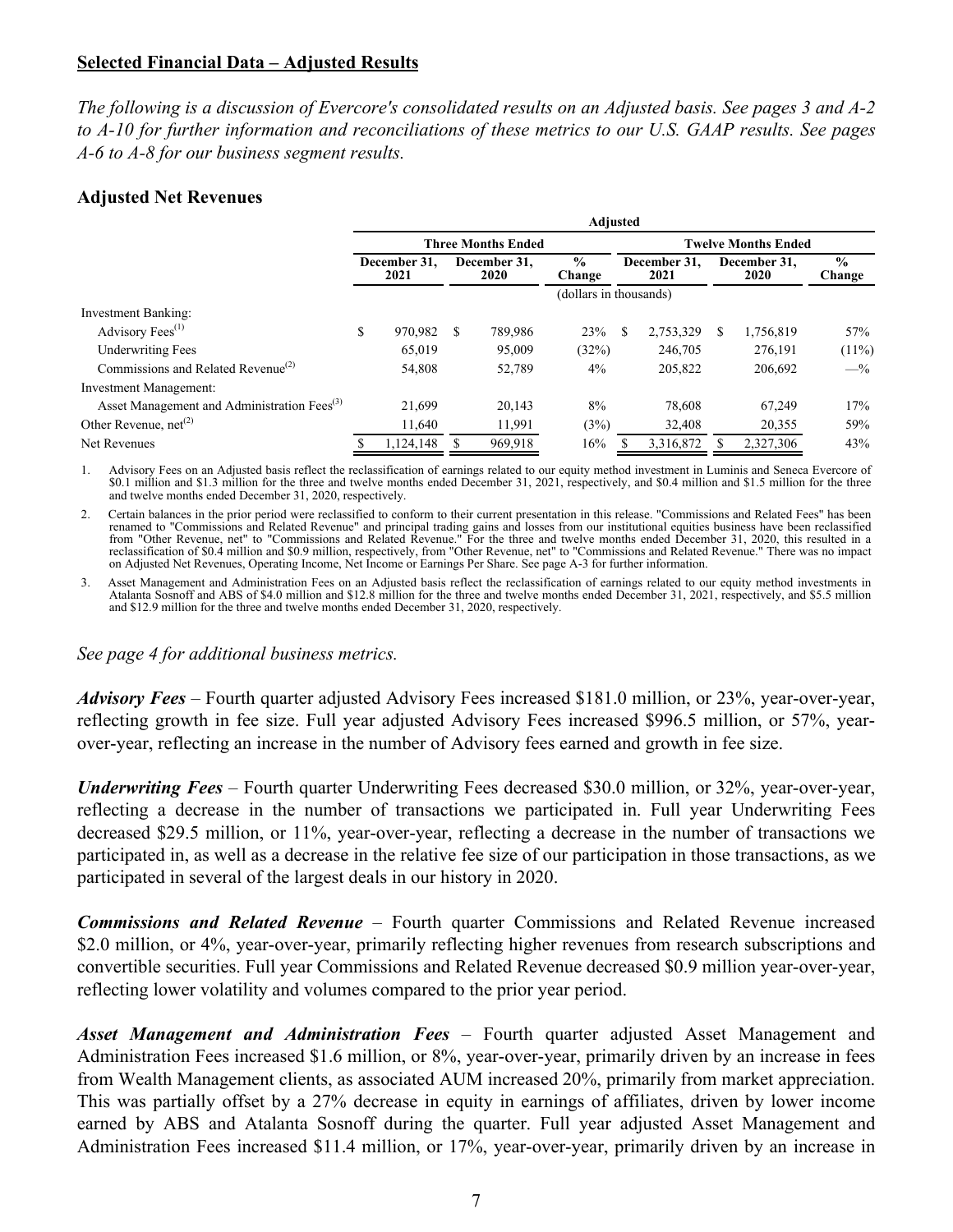fees from Wealth Management clients, as associated AUM increased 20%, primarily from market appreciation.

*Other Revenue* – Fourth quarter adjusted Other Revenue, net, decreased \$0.4 million, or 3%, year-overyear, primarily driven by lower performance of our private equity investments in 2021, partially offset by higher performance of our investment funds portfolio, which is used as an economic hedge against our deferred cash compensation program. Full year adjusted Other Revenue, net, increased \$12.1 million, or 59%, year-over-year, primarily driven by higher performance of our investment funds portfolio.

### **Adjusted Expenses**

|                                           | Adjusted                  |         |                      |         |                         |                      |                            |    |                      |                         |  |  |  |
|-------------------------------------------|---------------------------|---------|----------------------|---------|-------------------------|----------------------|----------------------------|----|----------------------|-------------------------|--|--|--|
|                                           | <b>Three Months Ended</b> |         |                      |         |                         |                      | <b>Twelve Months Ended</b> |    |                      |                         |  |  |  |
|                                           | December 31.<br>2021      |         | December 31,<br>2020 |         | $\frac{0}{0}$<br>Change | December 31.<br>2021 |                            |    | December 31.<br>2020 | $\frac{0}{0}$<br>Change |  |  |  |
|                                           |                           |         |                      |         | (dollars in thousands)  |                      |                            |    |                      |                         |  |  |  |
| <b>Employee Compensation and Benefits</b> |                           | 559.098 | \$                   | 507.739 | 10%                     | S                    | 1,848,757                  | S. | 1,371,272            | 35%                     |  |  |  |
| <b>Compensation Ratio</b>                 |                           | 49.7 %  |                      | 52.3 %  |                         |                      | 55.7 %                     |    | 58.9%                |                         |  |  |  |
| Non-Compensation Costs                    |                           | 100.607 | \$                   | 85,821  | 17%                     |                      | 329.743                    | S. | 316,743              | $4\%$                   |  |  |  |
| Non-Compensation Ratio                    |                           | 8.9%    |                      | 8.8%    |                         |                      | $9.9\%$                    |    | 13.6%                |                         |  |  |  |

*Employee Compensation and Benefits –* Fourth quarter adjusted Employee Compensation and Benefits increased \$51.4 million, or 10%, year-over-year. The fourth quarter adjusted compensation ratio was 49.7% versus 52.3% for the prior year period. Full year adjusted Employee Compensation and Benefits increased \$477.5 million, or 35%, year-over-year. The full year adjusted compensation ratio was 55.7% versus 58.9% for the prior year period. The increase in the amount of adjusted compensation recognized in both the fourth quarter and full year principally reflects a higher accrual for incentive compensation, higher base salaries and higher amortization of prior period deferred compensation awards, as well as increased headcount year over year, each related to growth in the business. The decrease in the adjusted compensation ratio for both the fourth quarter and full year reflects leverage achieved on higher revenues. See "Deferred Compensation" for more information.

*Non-Compensation Costs –* Fourth quarter adjusted Non-Compensation Costs increased \$14.8 million, or 17%, year-over-year, primarily driven by an increase in other operating expenses related to charitable contributions made to the Evercore Foundation (formed in 2021) and an increase in travel and related expenses, as travel began to resume during the quarter. The fourth quarter adjusted Non-Compensation ratio of 8.9% increased from 8.8% for the prior year period. Full year adjusted Non-Compensation Costs increased \$13.0 million, or 4%, year-over-year, primarily driven by increases in professional fees and charitable contributions made to the Evercore Foundation, partially offset by decreases in travel and related expenses and bad debt expense. The full year adjusted Non-Compensation ratio of 9.9% decreased from 13.6% for the prior year. The decrease in the adjusted Non-Compensation ratio for the full year principally reflects leverage achieved on higher revenues.

### **Adjusted Effective Tax Rate**

The fourth quarter adjusted effective tax rate was 25.2% versus 25.0% for the prior year period. The full year adjusted effective tax rate was 23.8% versus 25.4% for the prior year period. The adjusted effective tax rate is principally impacted by the deduction associated with the appreciation or depreciation in the Firm's share price upon vesting of employee share-based awards above or below the original grant price. The full year adjusted provision for income taxes for 2021 reflects an additional tax benefit of \$19.5 million versus an additional tax expense of \$0.02 million for the prior year period, due to the net impact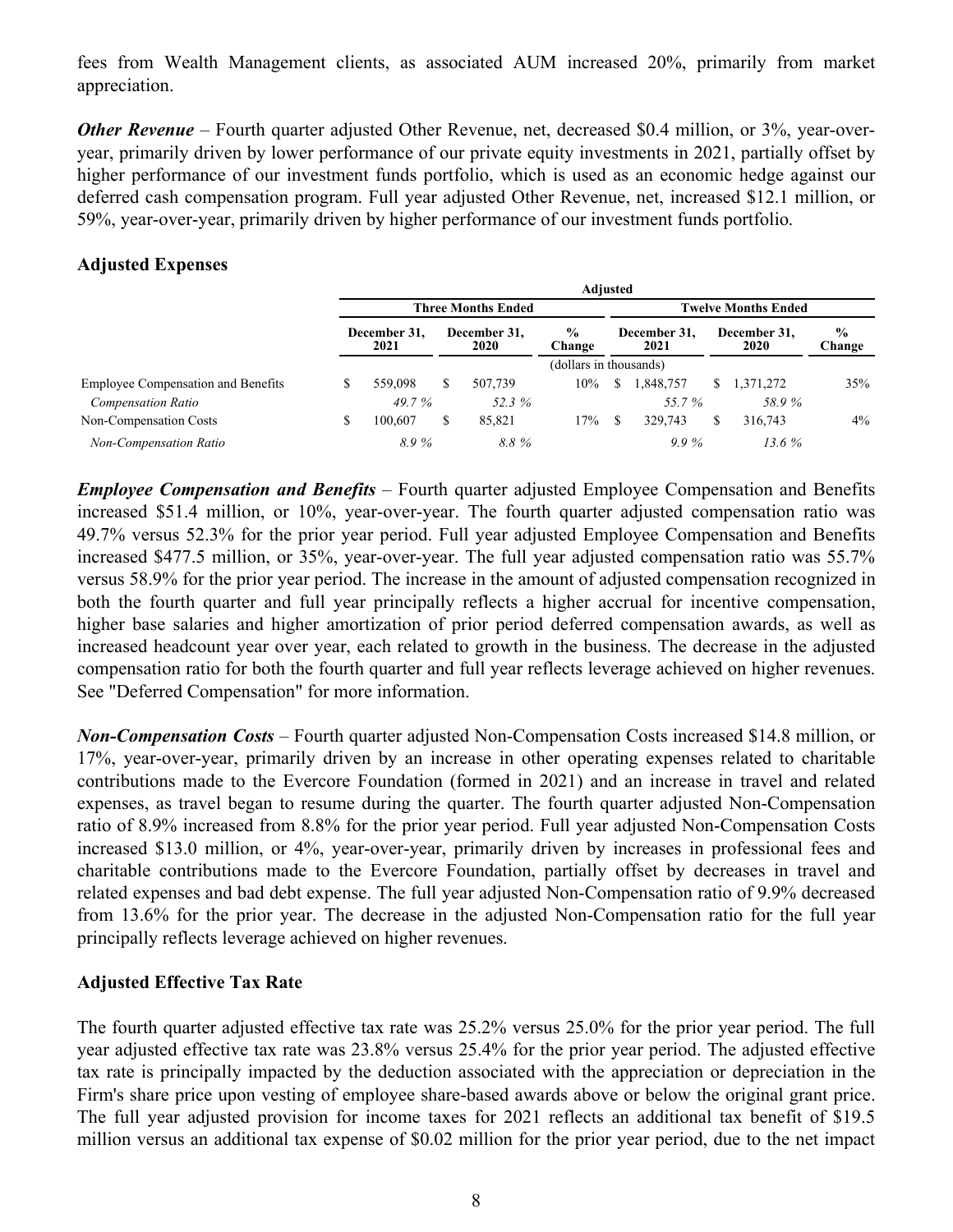associated with the appreciation or depreciation in our share price upon vesting of employee share-based awards above or below the original grant price.

# **Liquidity**

The Company continues to maintain a strong balance sheet. As of December 31, 2021, cash and cash equivalents were \$575.3 million, investment securities and certificates of deposit were \$1.8 billion and current assets exceeded current liabilities by \$1.5 billion. Amounts due related to the Notes Payable were \$376.2 million at December 31, 2021.

### **Headcount**

As of December 31, 2021 and 2020, the Company employed approximately 1,950 and 1,800 people, respectively, worldwide.

As of December 31, 2021 and 2020, the Company employed  $154<sup>(1)</sup>$  and  $147<sup>(2)</sup>$  total Senior Managing Directors, respectively, in its Investment Banking business, of which  $114^{(1)}$  and  $107^{(2)}$ , respectively, were Advisory Senior Managing Directors.

 $<sup>(1)</sup>$  Senior Managing Director headcount as of December 31, 2021, adjusted to include two additional Advisory Senior Managing</sup> Directors committed to join in 2022.

<sup>(2)</sup> Senior Managing Director headcount as of December 31, 2020, adjusted for known departures related to the Company's realignment in 2020.

### **Deferred Compensation**

During 2021, the Company granted to certain employees approximately 2.2 million unvested restricted stock units ("RSUs") (including 1.9 million granted in conjunction with the 2020 bonus awards) with a grant date fair value of approximately \$259.6 million.

In addition, during the first quarter of 2021, as part of the 2020 bonus awards, the Company granted approximately \$97 million of deferred cash awards to certain employees, related to our deferred cash compensation program.

The Company recognized compensation expense related to RSUs and our deferred cash compensation program of \$82.4 million and \$344.5 million for the three and twelve months ended December 31, 2021, respectively, and \$71.9 million and \$304.3 million for the three and twelve months ended December 31, 2020, respectively.

As of December 31, 2021, the Company has approximately 5.2 million unvested RSUs with an aggregate grant date fair value of \$511.7 million. RSUs are expensed over the service period of the award, subject to retirement eligibility, and generally vest over four years.

As of December 31, 2021, the Company expects to pay an aggregate of \$339.2 million related to our deferred cash compensation program at various dates through 2025, subject to certain vesting events. Amounts due pursuant to this program are expensed over the service period of the award, subject to retirement eligibility, and are reflected in Accrued Compensation and Benefits, a component of current liabilities.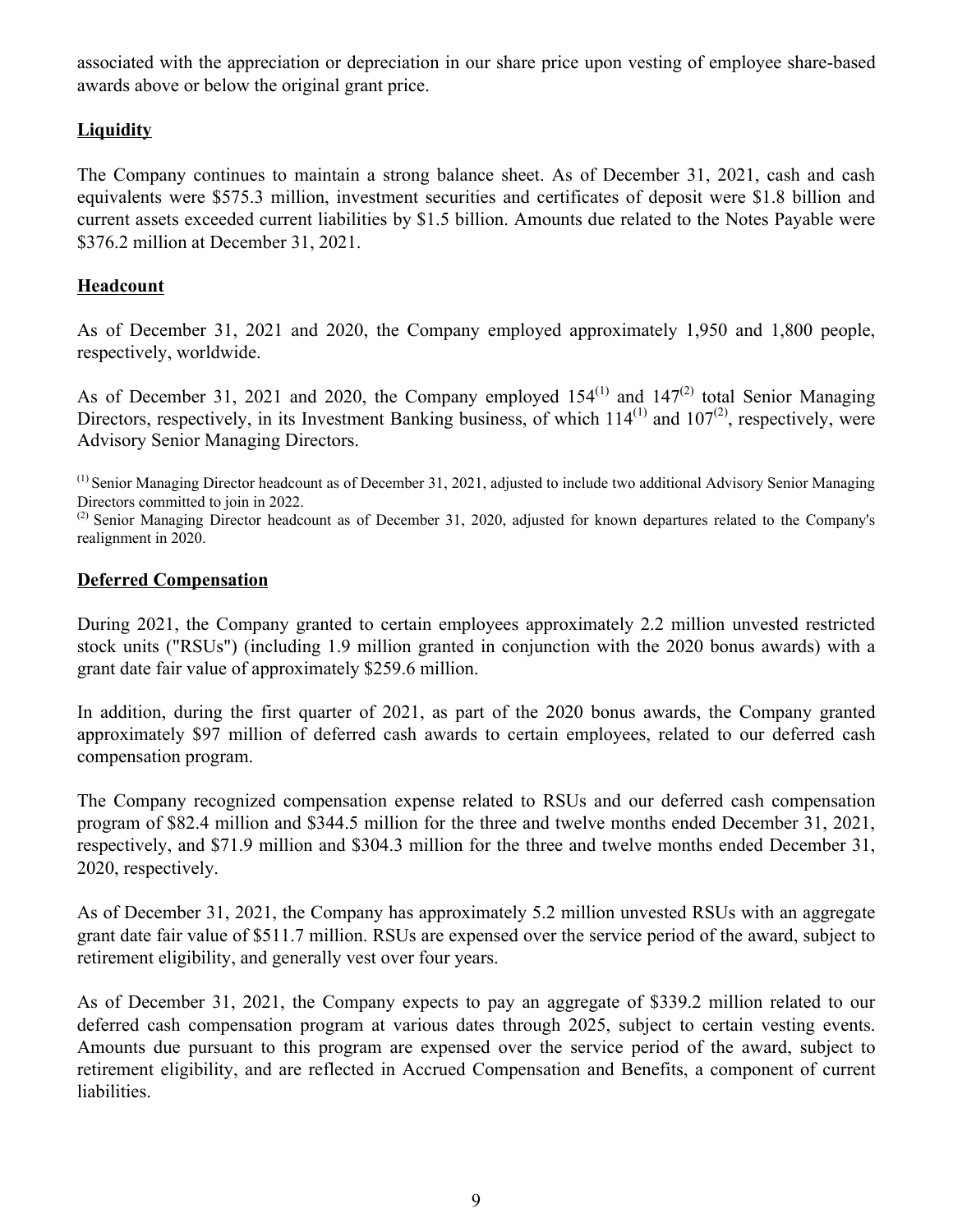## **Capital Return Transactions**

On February 1, 2022, the Board of Directors of Evercore declared a quarterly dividend of \$0.68 per share to be paid on March 11, 2022 to common stockholders of record on February 25, 2022.

During the fourth quarter, the Company repurchased approximately 40 thousand shares from employees for the net settlement of stock-based compensation awards at an average price per share of \$146.27, and approximately 1.3 million shares at an average price per share of \$140.66 in open market transactions pursuant to the Company's share repurchase program. The aggregate approximately 1.4 million shares were acquired at an average price per share of \$140.82. During 2021, the Company repurchased approximately 1.0 million shares from employees for the net settlement of stock-based compensation awards at an average price per share of \$118.62, and approximately 4.5 million shares at an average price per share of \$135.11 in open market transactions pursuant to the Company's share repurchase program. The aggregate approximately 5.5 million shares were acquired at an average price per share of \$132.10.

## **Conference Call**

Evercore will host a related conference call beginning at 8:00 a.m. Eastern Time, Wednesday, February 2, 2022, accessible via telephone and the Internet. Investors and analysts may participate in the live conference call by dialing (877) 359-9508 (toll-free domestic) or (224) 357-2393 (international); passcode: 4392518. Please register at least 10 minutes before the conference call begins. A replay of the call will be available for one week via telephone starting approximately one hour after the call ends. The replay can be accessed at (855) 859-2056 (toll-free domestic) or (404) 537-3406 (international); passcode: 4392518. A live audio webcast of the conference call will be available on the For Investors section of Evercore's website at www.evercore.com. The webcast will be archived on Evercore's website for 30 days after the call.

### **About Evercore**

Evercore (NYSE: EVR) is a premier global independent investment banking advisory firm. We are dedicated to helping our clients achieve superior results through trusted independent and innovative advice on matters of strategic significance to boards of directors, management teams and shareholders, including mergers and acquisitions, strategic shareholder advisory, restructurings, and capital structure. Evercore also assists clients in raising public and private capital and delivers equity research and equity sales and agency trading execution, in addition to providing wealth and investment management services to high net worth and institutional investors. Founded in 1995, the Firm is headquartered in New York and maintains offices and affiliate offices in major financial centers in the Americas, Europe, the Middle East and Asia. For more information, please visit www.evercore.com.

| <b>Investor Contact:</b> | Investor Relations<br>investorrelations@evercore.com |
|--------------------------|------------------------------------------------------|
| <b>Media Contact:</b>    | Dana Gorman<br>Abernathy MacGregor, for Evercore     |
|                          | 212-371-5999                                         |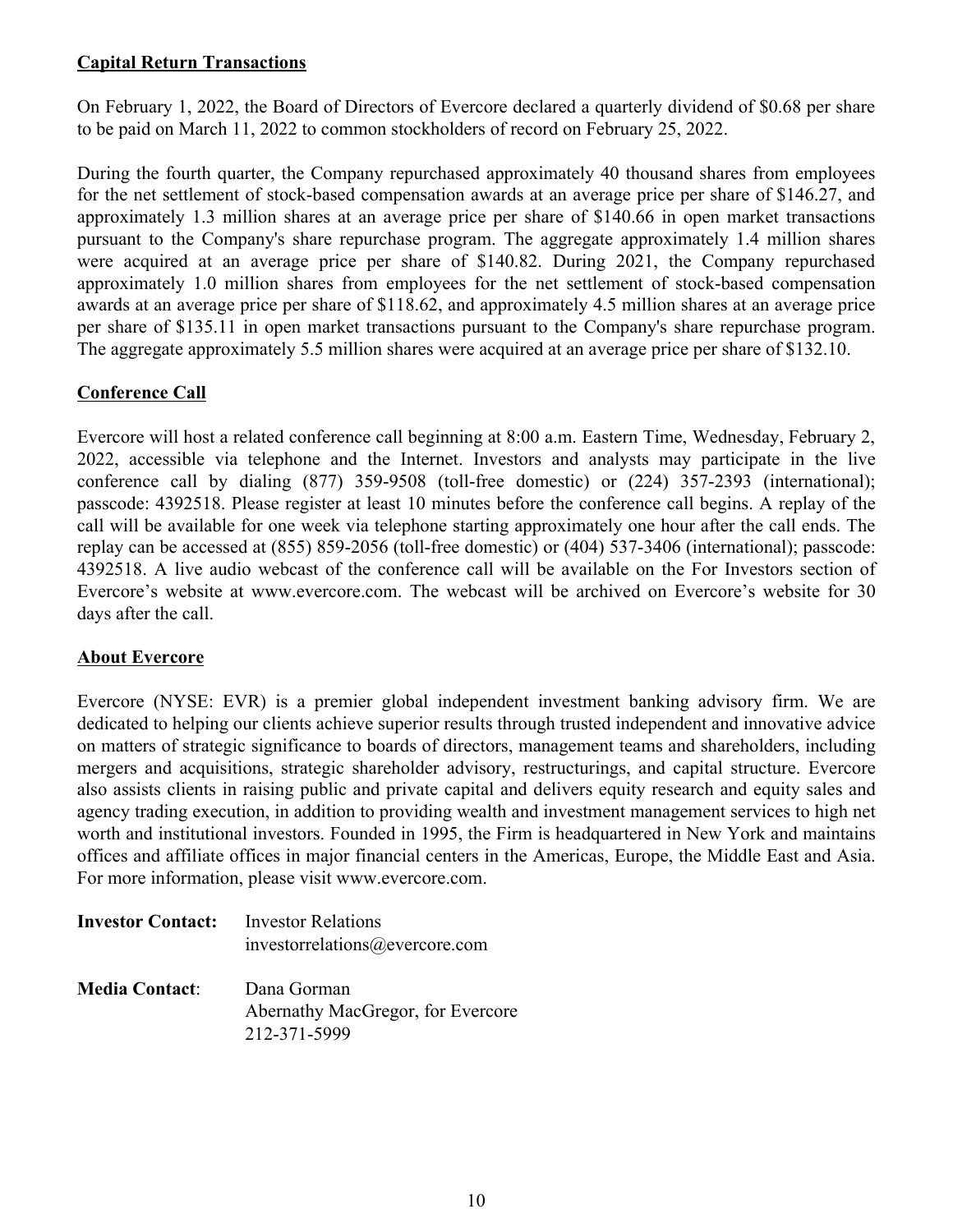### **Basis of Alternative Financial Statement Presentation**

Our Adjusted results are a non-GAAP measure. As discussed further under "Non-GAAP Measures", Evercore believes that the disclosed Adjusted measures and any adjustments thereto, when presented in conjunction with comparable U.S. GAAP measures, are useful to investors to compare Evercore's results across several periods and better reflects how management views its operating results. These measures should not be considered a substitute for, or superior to, measures of financial performance prepared in accordance with U.S. GAAP. A reconciliation of our U.S. GAAP results to Adjusted results is presented in the tables included in the following pages.

### **Forward-Looking Statements**

This release contains forward-looking statements within the meaning of Section 27A of the Securities Act of 1933 and Section 21E of the Securities Exchange Act of 1934, which reflect our current views with respect to, among other things, Evercore's operations and financial performance. In some cases, you can identify these forward-looking statements by the use of words such as "outlook," "backlog," "believes," "expects," "potential," "probable," "continues," "may," "will," "should," "seeks," "approximately," "predicts," "intends," "plans," "estimates," "anticipates" or the negative version of these words or other comparable words. All statements, other than statements of historical fact, included in this release are forward-looking statements and are based on various underlying assumptions and expectations and are subject to known and unknown risks, uncertainties and assumptions, and may include projections of our future financial performance based on our growth strategies and anticipated trends in Evercore's business. Accordingly, there are or will be important factors that could cause actual outcomes or results to differ materially from those indicated in these statements. Evercore believes these factors include, but are not limited to, those described under "Risk Factors" discussed in Evercore's Annual Report on Form 10-K for the year ended December 31, 2020, subsequent quarterly reports on Form 10-Q, current reports on Form 8-K and Registration Statements. These factors should not be construed as exhaustive and should be read in conjunction with the other cautionary statements that are included in this release. In addition, new risks and uncertainties emerge from time to time, and it is not possible for Evercore to predict all risks and uncertainties, nor can Evercore assess the impact of all factors on our business or the extent to which any factor, or combination of factors, may cause actual results to differ materially from those contained in any forward-looking statements. Accordingly, you should not rely upon forward-looking statements as a prediction of actual results and Evercore does not assume any responsibility for the accuracy or completeness of any of these forward-looking statements. Evercore undertakes no obligation to publicly update or review any forward-looking statement, whether as a result of new information, future developments or otherwise.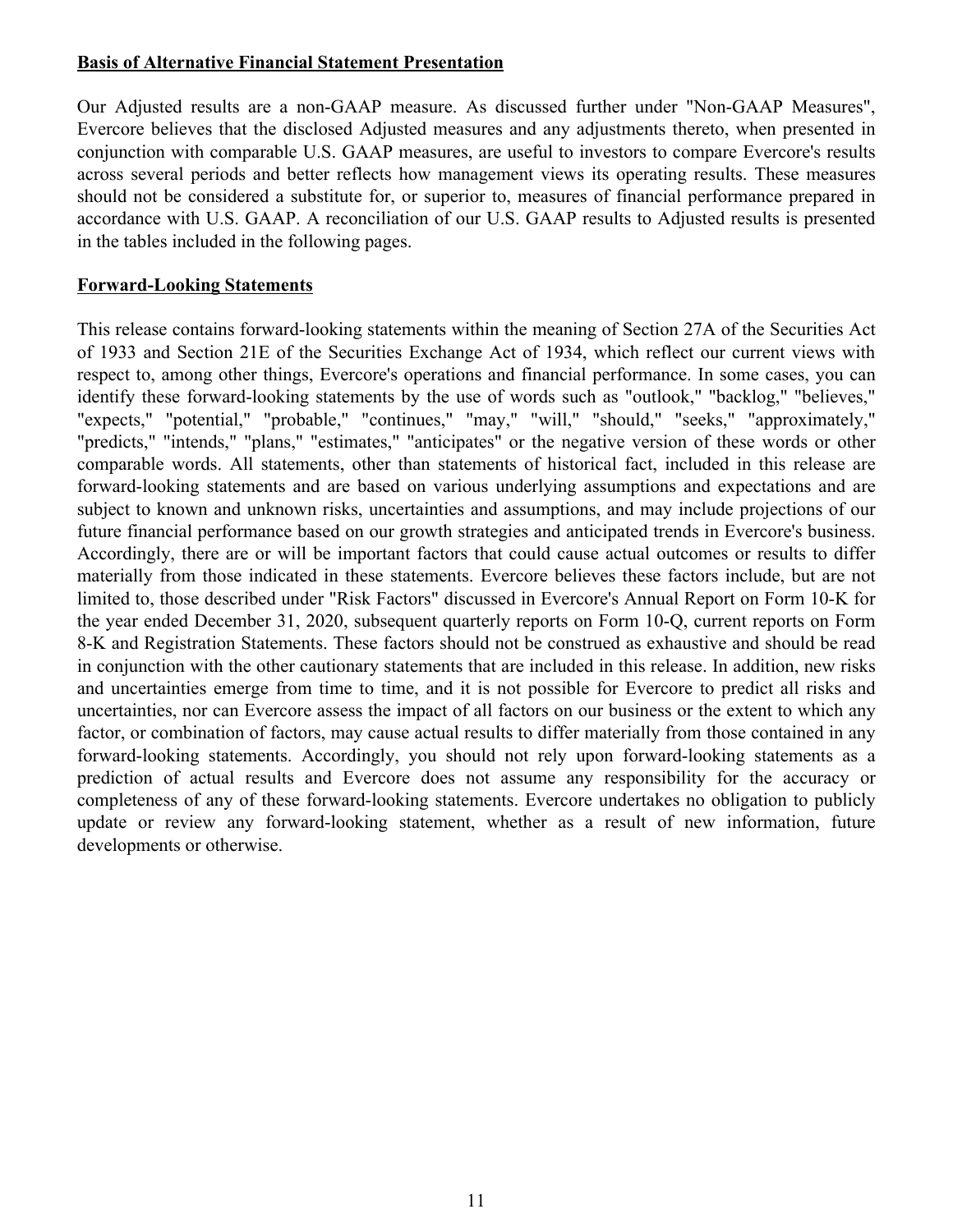#### **EVERCORE INC. CONDENSED CONSOLIDATED STATEMENTS OF OPERATIONS THREE AND TWELVE MONTHS ENDED DECEMBER 31, 2021 AND 2020**

(dollars in thousands, except per share data)

(UNAUDITED)

|                                                                                   | <b>Three Months Ended December 31,</b> |           |              |                | <b>Twelve Months Ended December 31,</b> |                |             |           |  |  |  |
|-----------------------------------------------------------------------------------|----------------------------------------|-----------|--------------|----------------|-----------------------------------------|----------------|-------------|-----------|--|--|--|
|                                                                                   |                                        | 2021      |              | 2020           |                                         | 2021           |             | 2020      |  |  |  |
| <b>Revenues</b>                                                                   |                                        |           |              |                |                                         |                |             |           |  |  |  |
| <b>Investment Banking:</b>                                                        |                                        |           |              |                |                                         |                |             |           |  |  |  |
| <b>Advisory Fees</b>                                                              | \$                                     | 970,927   | <sup>S</sup> | 789,611        | \$                                      | 2,751,992      | \$          | 1,755,273 |  |  |  |
| <b>Underwriting Fees</b>                                                          |                                        | 65,019    |              | 95,009         |                                         | 246,705        |             | 276,191   |  |  |  |
| Commissions and Related Revenue                                                   |                                        | 54,808    |              | 52,789         |                                         | 205,822        |             | 206,692   |  |  |  |
| Asset Management and Administration Fees                                          |                                        | 17,692    |              | 14,672         |                                         | 65,784         |             | 54,397    |  |  |  |
| Other Revenue, Including Interest and Investments <sup>(1)</sup>                  |                                        | 11,640    |              | (19, 731)      |                                         | 36,782         |             | (7,234)   |  |  |  |
| <b>Total Revenues</b>                                                             |                                        | 1,120,086 |              | 932,350        |                                         | 3,307,085      |             | 2,285,319 |  |  |  |
| Interest Expense <sup><math>(2)</math></sup>                                      |                                        | 4,317     |              | 5,042          |                                         | 17,586         |             | 21,414    |  |  |  |
| Net Revenues                                                                      |                                        | 1,115,769 |              | 927,308        |                                         | 3,289,499      |             | 2,263,905 |  |  |  |
| <b>Expenses</b>                                                                   |                                        |           |              |                |                                         |                |             |           |  |  |  |
| Employee Compensation and Benefits                                                |                                        | 559,098   |              | 507,739        |                                         | 1,848,757      |             | 1,372,339 |  |  |  |
| Occupancy and Equipment Rental                                                    |                                        | 18,474    |              | 19,789         |                                         | 73,887         |             | 74,107    |  |  |  |
| Professional Fees                                                                 |                                        | 28,429    |              | 27,718         |                                         | 96,288         |             | 80,883    |  |  |  |
| <b>Travel and Related Expenses</b>                                                |                                        | 9,577     |              | 2,798          |                                         | 21,479         |             | 25,887    |  |  |  |
| Communications and Information Services                                           |                                        | 15,584    |              | 13,570         |                                         | 57,775         |             | 54,274    |  |  |  |
| Depreciation and Amortization                                                     |                                        | 7,185     |              | 6,185          |                                         | 28,099         |             | 26,245    |  |  |  |
| Execution, Clearing and Custody Fees                                              |                                        | 2,639     |              | 3,362          |                                         | 11,588         |             | 13,592    |  |  |  |
| Special Charges, Including Business Realignment Costs                             |                                        |           |              | 7,031          |                                         | 8,554          |             | 46,645    |  |  |  |
| <b>Acquisition and Transition Costs</b>                                           |                                        |           |              | $\overline{2}$ |                                         | $\overline{7}$ |             | 562       |  |  |  |
| Other Operating Expenses                                                          |                                        | 18,719    |              | 12,399         |                                         | 40,627         |             | 42,938    |  |  |  |
| <b>Total Expenses</b>                                                             |                                        | 659,705   |              | 600,593        |                                         | 2,187,061      |             | 1,737,472 |  |  |  |
| <b>Income Before Income from Equity Method Investments and</b>                    |                                        |           |              |                |                                         |                |             |           |  |  |  |
| <b>Income Taxes</b>                                                               |                                        | 456,064   |              | 326,715        |                                         | 1,102,438      |             | 526,433   |  |  |  |
| Income from Equity Method Investments                                             |                                        | 4,062     |              | 5,846          |                                         | 14,161         |             | 14,398    |  |  |  |
| <b>Income Before Income Taxes</b>                                                 |                                        | 460,126   |              | 332,561        |                                         | 1,116,599      |             | 540,831   |  |  |  |
| Provision for Income Taxes                                                        |                                        | 110,155   |              | 77,109         |                                         | 248,026        |             | 128,151   |  |  |  |
| Net Income                                                                        |                                        | 349,971   |              | 255,452        |                                         | 868,573        |             | 412,680   |  |  |  |
| Net Income Attributable to Noncontrolling Interest                                |                                        | 54,111    |              | 35,075         |                                         | 128,457        |             | 62,106    |  |  |  |
| Net Income Attributable to Evercore Inc.                                          | \$                                     | 295,860   | \$           | 220,377        | \$                                      | 740,116        | \$          | 350,574   |  |  |  |
| <b>Net Income Attributable to Evercore Inc. Common</b>                            |                                        |           |              |                |                                         |                |             |           |  |  |  |
| <b>Shareholders</b>                                                               | \$                                     | 295,860   | S            | 220,377        | \$                                      | 740,116        | S           | 350,574   |  |  |  |
| <b>Weighted Average Shares of Class A Common Stock</b><br>Outstanding:            |                                        |           |              |                |                                         |                |             |           |  |  |  |
| Basic                                                                             |                                        | 38,756    |              | 40,845         |                                         | 40,054         |             | 40,553    |  |  |  |
| Diluted                                                                           |                                        | 42,507    |              | 43,892         |                                         | 43,321         |             | 42,623    |  |  |  |
| Net Income Per Share Attributable to Evercore Inc. Common<br><b>Shareholders:</b> |                                        |           |              |                |                                         |                |             |           |  |  |  |
| <b>Basic</b>                                                                      | \$                                     | 7.63      | \$           | 5.40           | \$                                      | 18.48          | \$          | 8.64      |  |  |  |
| Diluted                                                                           | \$                                     | 6.96      | $\mathbf S$  | 5.02           | $\mathbf S$                             | 17.08          | $\mathbf S$ | 8.22      |  |  |  |

1. For the three months ended December 31, 2020, includes a loss of \$32.2 million resulting from the sale and wind-down of our businesses in Mexico, including \$4.8 million related to the sale of our ECB business, as well as \$27.4 million related to the release of cumulative foreign exchange losses. For the twelve months ended December 31, 2020, includes a loss of \$30.8 million resulting from the sale and wind-down of our businesses in Mexico, including a net loss of \$3.4 million related to the sale of our ECB businesses, as well as \$27.4 million related to the release of cumulative foreign exchange losses.

2. Includes interest expense on long-term debt and interest expense on short-term repurchase agreements.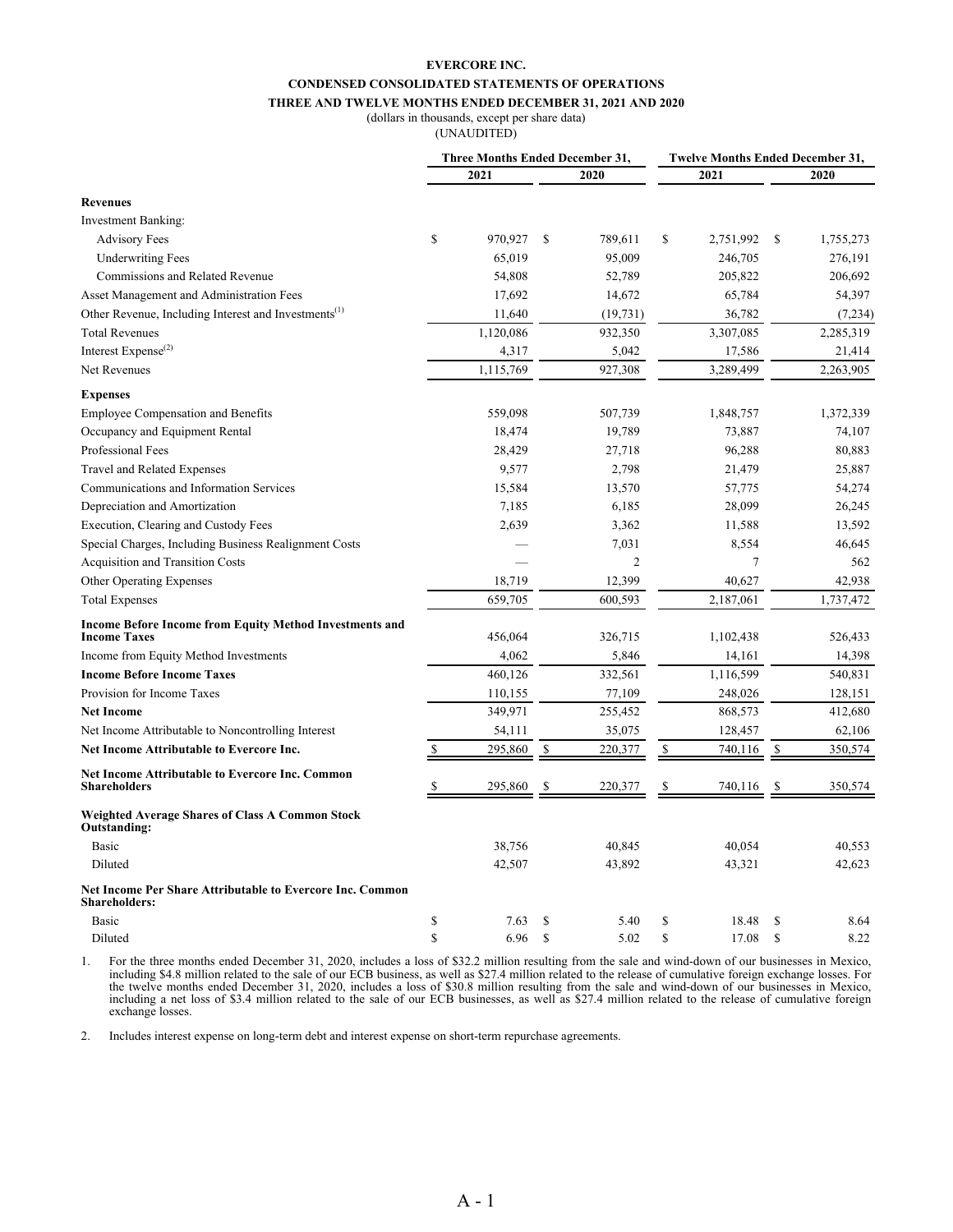### **Adjusted Results**

Throughout the discussion of Evercore's business and elsewhere in this release, information is presented on an Adjusted basis, which is a non-generally accepted accounting principles ("non-GAAP") measure. Adjusted results begin with information prepared in accordance with accounting principles generally accepted in the United States of America ("U.S. GAAP"), adjusted to exclude certain items and reflect the conversion of certain Evercore LP Units, as well as Unvested Restricted Stock Units, into Class A shares. Evercore believes that the disclosed Adjusted measures and any adjustments thereto, when presented in conjunction with comparable U.S. GAAP measures, are useful to investors to compare Evercore's results across several periods and facilitate an understanding of Evercore's operating results. The Company uses these measures to evaluate its operating performance, as well as the performance of individual employees. These measures should not be considered a substitute for, or superior to, measures of financial performance prepared in accordance with U.S. GAAP. These Adjusted amounts are allocated to the Company's two business segments: Investment Banking and Investment Management. The differences between the Adjusted and U.S. GAAP results are as follows:

- 1. Assumed Exchange of Evercore LP Units into Class A Shares. In prior periods, the Company incurred expenses, in Employee Compensation and Benefits, resulting from the vesting of Evercore LP Units, including those issued in conjunction with the acquisition of ISI. The Adjusted results assume substantially all Evercore LP Units have been exchanged for Class A shares. Accordingly, any expense associated with these units is excluded from the Adjusted results and the noncontrolling interest related to these units is converted to a controlling interest. The Company's management believes that it is useful to provide the per-share effect associated with the assumed conversion of substantially all of these previously granted equity interests and IPO related restricted stock units, and thus the Adjusted results reflect their exchange into Class A shares.
- 2. Adjustments Associated with Business Combinations and Divestitures. The following charges resulting from business combinations and divestitures have been excluded from the Adjusted results because the Company's Management believes that operating performance is more comparable across periods excluding the effects of these acquisition-related charges:
	- 1. Amortization of Intangible Assets and Other Purchase Accounting-related Amortization. Amortization of intangible assets and other purchase accounting-related amortization from the acquisition of ISI and certain other acquisitions.
	- 2. Acquisition and Transition Costs. Primarily professional fees incurred and costs related to transitioning acquisitions or divestitures.
	- 3. Net Loss on Sale of ECB businesses. The net loss resulting from the gain on the sale of the ECB Trust business and the loss on the sale of the remaining ECB business incurred in the third and fourth quarters of 2020, respectively, is excluded from the Adjusted presentation.
	- 4. Foreign Exchange Gains / (Losses). Release of cumulative foreign exchange losses in the fourth quarter of 2020 resulting from the sale and wind-down of our businesses in Mexico are excluded from the Adjusted presentation.
	- 5. Gain on Redemption of G5 Debt Security. The gain on the redemption of the G5 debt security in the second quarter of 2021 is excluded from the Adjusted presentation.
- 3. Special Charges, Including Business Realignment Costs. Expenses during 2021 that are excluded from the Adjusted presentation relate to the write-down of certain assets associated with a legacy private equity investment relationship which, consistent with the Company's current investment strategy, the Company decided to wind down during the third quarter. Expenses during 2020 that are excluded from the Adjusted presentation relate to separation and transition benefits and related costs for certain employees terminated as a result of the Company's review of its operations and the acceleration of depreciation expense for leasehold improvements and certain other fixed assets in conjunction with the expansion of our headquarters in New York and our business realignment initiatives, as well as charges related to the impairment of assets resulting from the wind-down of our Mexico business.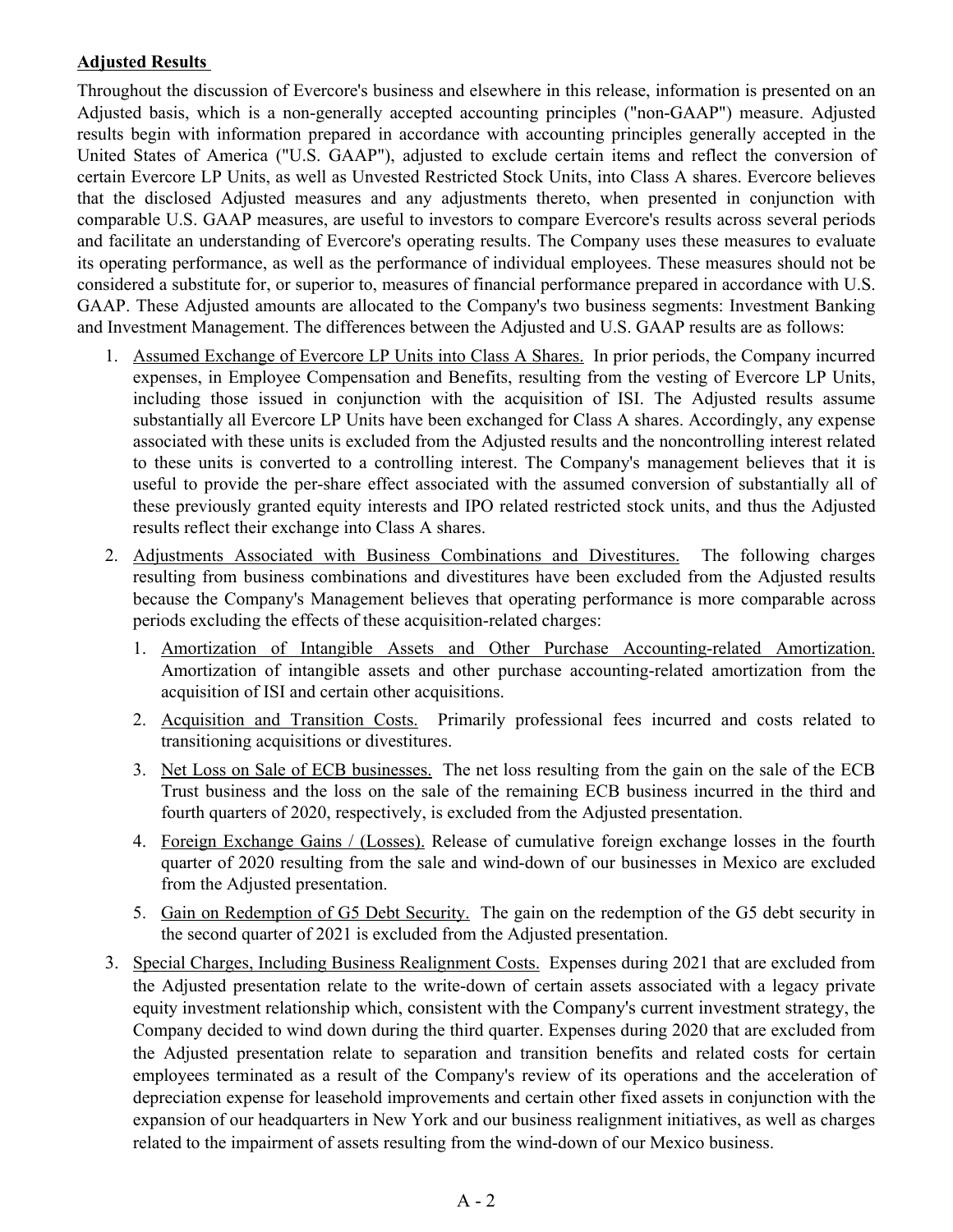- 4. Income Taxes. Evercore is organized as a series of Limited Liability Companies, Partnerships, C-Corporations and a Public Corporation in the U.S. as the ultimate parent. Certain of the subsidiaries, particularly Evercore LP, have noncontrolling interests held by management or former members of management. As a result, not all of the Company's income is subject to corporate level taxes and certain other state and local taxes are levied. The assumption in the Adjusted earnings presentation is that substantially all of the noncontrolling interest is eliminated through the exchange of Evercore LP units into Class A common stock of the ultimate parent. As a result, the Adjusted earnings presentation assumes that the allocation of earnings to Evercore LP's noncontrolling interest holders is substantially eliminated and is therefore subject to statutory tax rates of a C-Corporation under a conventional tax structure in the U.S. and that certain state and local taxes are reduced accordingly.
- 5. Presentation of Interest Expense. The Adjusted results present Adjusted Investment Banking Operating Income before interest expense on debt, which is included in interest expense on a U.S. GAAP basis. In addition, in prior periods, interest expense on short-term repurchase agreements, within the Investment Management segment, was presented in Other Revenue, net, as the Company's Management believes it is useful to present the spread on net interest resulting from the matched financial assets and liabilities.
- 6. Presentation of Income from Equity Method Investments. The Adjusted results present Income from Equity Method Investments within Revenue as the Company's Management believes it is a useful presentation.

### **Reclassifications:**

Certain balances in the prior period were reclassified to conform to their current presentation in this release. "Commissions and Related Fees" has been renamed to "Commissions and Related Revenue" and principal trading gains and losses from our institutional equities business have been reclassified from "Other Revenue, Including Interest and Investments" to "Commissions and Related Revenue." For the three and twelve months ended December 31, 2020, this resulted in a reclassification of \$375 thousand and \$925 thousand, respectively, from "Other Revenue, Including Interest and Investments" to "Commissions and Related Revenue." There was no impact on U.S. GAAP or Adjusted Net Revenues, Operating Income, Net Income or Earnings Per Share.

The prior period reclassifications from "Other Revenue, Including Interest and Investments" to "Commissions and Related Revenue" are as follows: Q1 2020: \$185 thousand; Q2 2020: \$215 thousand; Q3 2020: \$150 thousand; Q4 2020: \$375 thousand; Q1 2019: (\$2) thousand; Q2 2019: \$25 thousand; Q3 2019: \$320 thousand; Q4 2019: \$249 thousand.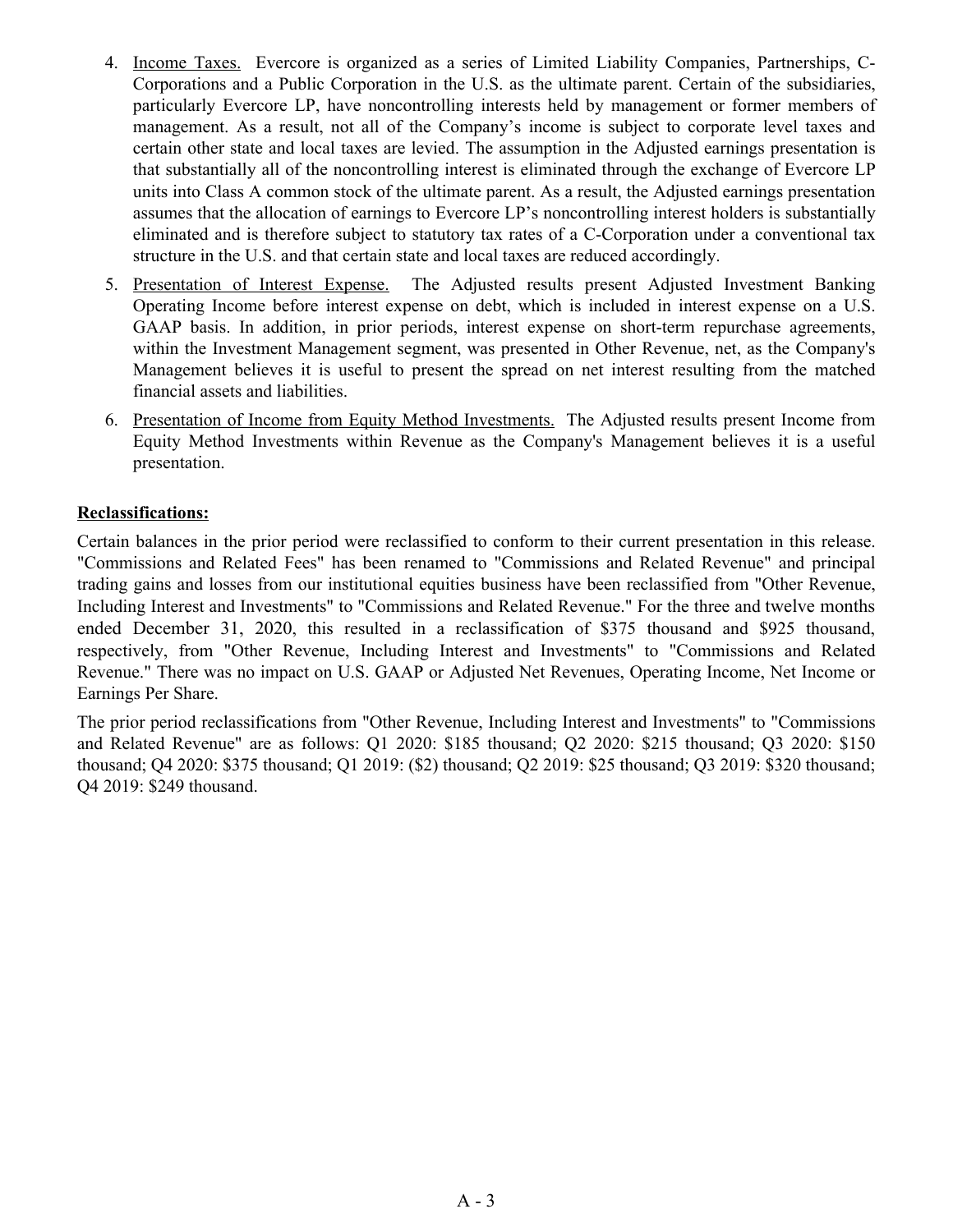#### **EVERCORE INC. U.S. GAAP RECONCILIATION TO ADJUSTED RESULTS**

(dollars in thousands, except per share data)

(UNAUDITED)

|                                                                                     |    | <b>Three Months Ended</b> |              |                      |                      | <b>Twelve Months Ended</b> |                      |  |
|-------------------------------------------------------------------------------------|----|---------------------------|--------------|----------------------|----------------------|----------------------------|----------------------|--|
|                                                                                     |    | December 31,<br>2021      |              | December 31,<br>2020 | December 31,<br>2021 |                            | December 31,<br>2020 |  |
| <b>Net Revenues - U.S. GAAP</b>                                                     | S. | 1,115,769                 | \$           | 927,308              | \$3,289,499          |                            | \$2,263,905          |  |
| Income from Equity Method Investments (1)                                           |    | 4,062                     |              | 5,846                | 14,161               |                            | 14,398               |  |
| Interest Expense on Debt (2)                                                        |    | 4,317                     |              | 4,603                | 17,586               |                            | 18,197               |  |
| Gain on Redemption of G5 Debt Security (3)                                          |    |                           |              |                      | (4,374)              |                            |                      |  |
| Mexico Transition - Net Loss on Sale of ECB Businesses (4)                          |    |                           |              | 4,796                |                      |                            | 3,441                |  |
| Mexico Transition - Release of Foreign Exchange Losses (5)                          |    |                           |              | 27,365               |                      |                            | 27,365               |  |
| <b>Net Revenues - Adjusted</b>                                                      | \$ | 1,124,148                 | \$           | 969,918              | \$ 3,316,872         | \$                         | 2,327,306            |  |
|                                                                                     |    |                           |              |                      |                      |                            |                      |  |
| Other Revenue, net - U.S. GAAP                                                      | \$ | 7,323                     | \$           | (24, 773)            | \$<br>19,196         | \$                         | (28, 648)            |  |
| Interest Expense on Debt (2)                                                        |    | 4,317                     |              | 4,603                | 17,586               |                            | 18,197               |  |
| Gain on Redemption of G5 Debt Security (3)                                          |    |                           |              |                      | (4,374)              |                            |                      |  |
| Mexico Transition - Net Loss on Sale of ECB Businesses (4)                          |    |                           |              | 4,796                |                      |                            | 3,441                |  |
| Mexico Transition - Release of Foreign Exchange Losses (5)                          |    |                           |              | 27,365               |                      |                            | 27,365               |  |
| Other Revenue, net - Adjusted                                                       |    | 11,640                    | \$           | 11,991               | \$<br>32,408         | \$                         | 20,355               |  |
| <b>Compensation Expense - U.S. GAAP</b>                                             | S  | 559,098                   | \$           | 507,739              | \$1,848,757          | \$                         | 1,372,339            |  |
| Amortization of LP Units and Certain Other Awards (6)                               |    |                           |              |                      |                      |                            | (1,067)              |  |
| <b>Compensation Expense - Adjusted</b>                                              |    | 559,098                   | \$           | 507,739              | \$<br>1,848,757      | \$                         | 1,371,272            |  |
| <b>Operating Income - U.S. GAAP</b>                                                 | S  | 456,064                   | \$           | 326,715              | \$1,102,438          | \$                         | 526,433              |  |
| Income from Equity Method Investments (1)                                           |    | 4,062                     |              | 5,846                | 14,161               |                            | 14,398               |  |
| Pre-Tax Income - U.S. GAAP                                                          |    | 460,126                   |              | 332,561              | 1,116,599            |                            | 540,831              |  |
| Gain on Redemption of G5 Debt Security (3)                                          |    |                           |              |                      | (4,374)              |                            |                      |  |
| Mexico Transition - Net Loss on Sale of ECB Businesses (4)                          |    |                           |              | 4,796                |                      |                            | 3,441                |  |
| Mexico Transition - Release of Foreign Exchange Losses (5)                          |    |                           |              | 27,365               |                      |                            | 27,365               |  |
| Amortization of LP Units and Certain Other Awards (6)                               |    |                           |              |                      |                      |                            | 1,067                |  |
| Special Charges, Including Business Realignment Costs (7)                           |    |                           |              | 7,031                | 8,554                |                            | 46,645               |  |
| Intangible Asset Amortization / Other Purchase Accounting-related Amortization (8a) |    |                           |              |                      |                      |                            | 1,183                |  |
| Acquisition and Transition Costs (8b)                                               |    |                           |              | 2                    | 7                    |                            | 562                  |  |
| Pre-Tax Income - Adjusted                                                           |    | 460,126                   |              | 371,755              | 1,120,786            |                            | 621,094              |  |
| Interest Expense on Debt (2)                                                        |    | 4,317                     |              | 4,603                | 17,586               |                            | 18,197               |  |
| <b>Operating Income - Adjusted</b>                                                  |    | 464,443                   | \$           | 376,358              | \$<br>1,138,372      | \$                         | 639,291              |  |
|                                                                                     |    |                           |              |                      |                      |                            |                      |  |
| <b>Provision for Income Taxes - U.S. GAAP</b>                                       | \$ | 110,155                   | \$           | 77,109               | \$<br>248,026        | \$                         | 128,151              |  |
| Income Taxes (9)                                                                    |    | 5,918<br>116,073          | $\mathbb{S}$ | 15,729<br>92,838     | \$<br>18,602         | \$                         | 29,731<br>157,882    |  |
| <b>Provision for Income Taxes - Adjusted</b>                                        |    |                           |              |                      | 266,628              |                            |                      |  |
| <b>Net Income Attributable to Evercore Inc. - U.S. GAAP</b>                         | \$ | 295,860                   | \$           | 220,377              | \$<br>740,116        | \$                         | 350,574              |  |
| Gain on Redemption of G5 Debt Security (3)                                          |    |                           |              |                      | (4, 374)             |                            |                      |  |
| Mexico Transition - Net Loss on Sale of ECB Businesses (4)                          |    |                           |              | 4,796                |                      |                            | 3,441                |  |
| Mexico Transition - Release of Foreign Exchange Losses (5)                          |    |                           |              | 27,365               |                      |                            | 27,365               |  |
| Amortization of LP Units and Certain Other Awards (6)                               |    |                           |              |                      |                      |                            | 1,067                |  |
| Special Charges, Including Business Realignment Costs (7)                           |    |                           |              | 7,031                | 8,554                |                            | 46,645               |  |
| Intangible Asset Amortization / Other Purchase Accounting-related Amortization (8a) |    |                           |              |                      |                      |                            | 1,183                |  |
| Acquisition and Transition Costs (8b)                                               |    |                           |              | 2                    | 7                    |                            | 562                  |  |
| Income Taxes (9)                                                                    |    | (5,918)                   |              | (15, 729)            | (18,602)             |                            | (29, 731)            |  |
| Noncontrolling Interest (10)                                                        |    | 48,373                    |              | 33,540               | 117,484              |                            | 58,489               |  |
| Net Income Attributable to Evercore Inc. - Adjusted                                 |    | 338,315                   | \$           | 277,382              | \$<br>843,185        | \$                         | 459,595              |  |
| <b>Diluted Shares Outstanding - U.S. GAAP</b>                                       |    | 42,507                    |              | 43,892               | 43,321               |                            | 42,623               |  |
| LP Units $(11)$                                                                     |    | 4,802                     |              | 5,021                | 4,854                |                            | 5,126                |  |
| Unvested Restricted Stock Units - Event Based (11)                                  |    | 12                        |              | 12                   | 12                   |                            | 12                   |  |
| <b>Diluted Shares Outstanding - Adjusted</b>                                        |    | 47,321                    |              | 48,925               | 48,187               |                            | 47,761               |  |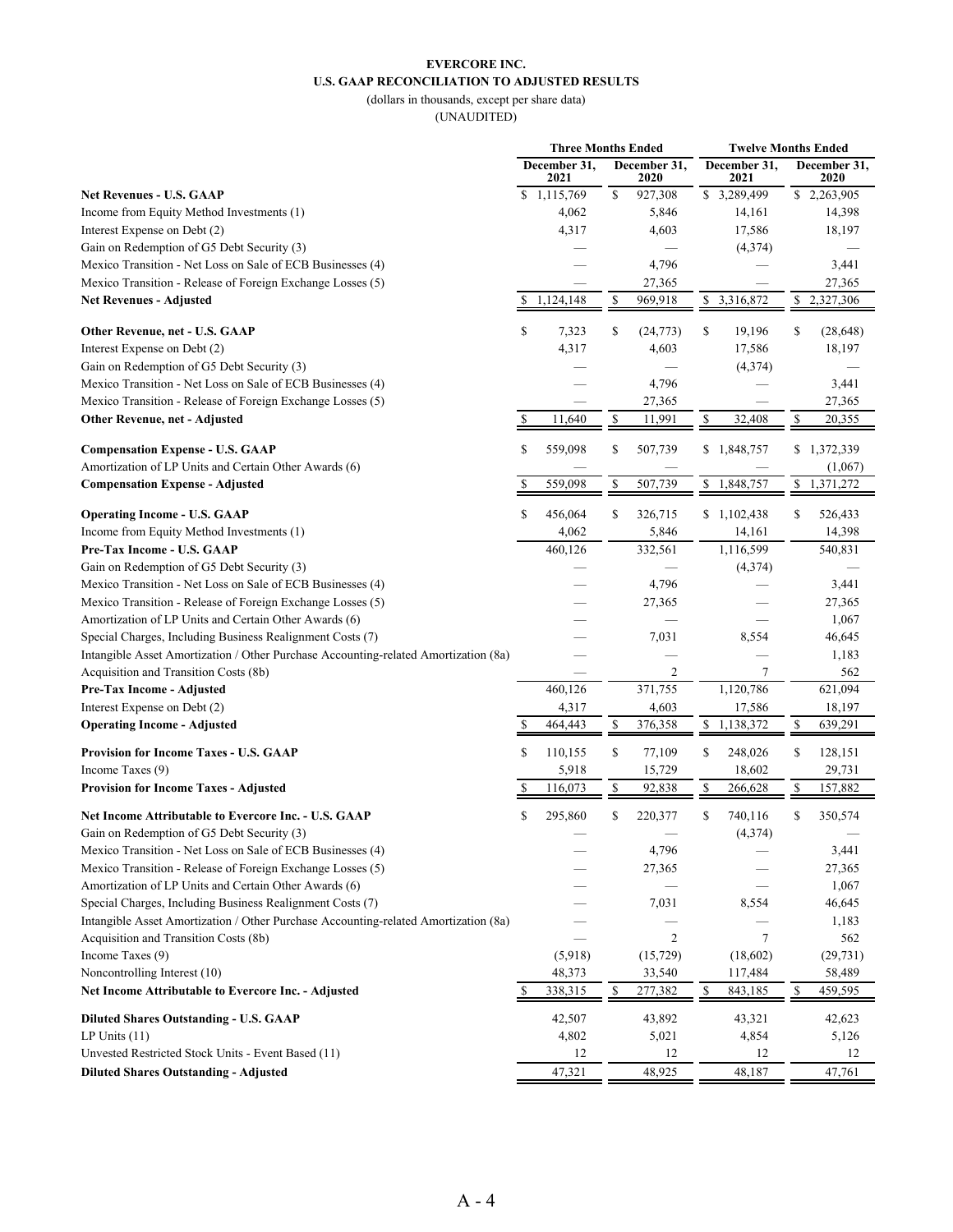#### **EVERCORE INC. U.S. GAAP RECONCILIATION TO ADJUSTED RESULTS (cont'd)** (UNAUDITED)

|                                        |    | <b>Three Months Ended</b> |    |                             | <b>Twelve Months Ended</b> |                      |     |                             |
|----------------------------------------|----|---------------------------|----|-----------------------------|----------------------------|----------------------|-----|-----------------------------|
|                                        |    | December 31.<br>2021      |    | December 31.<br><b>2020</b> |                            | December 31.<br>2021 |     | December 31.<br><b>2020</b> |
| <b>Key Metrics: (a)</b>                |    |                           |    |                             |                            |                      |     |                             |
| Diluted Earnings Per Share - U.S. GAAP | S. | 6.96                      | S  | 5.02                        | S.                         | 17.08                | \$. | 8.22                        |
| Diluted Earnings Per Share - Adjusted  | \$ | 7.15                      | \$ | 5.67                        | S                          | 17.50                | S   | 9.62                        |
| Compensation Ratio - U.S. GAAP         |    | 50.1 %                    |    | 54.8 %                      |                            | 56.2 %               |     | $60.6\%$                    |
| Compensation Ratio - Adjusted          |    | 49.7 %                    |    | 52.3 %                      |                            | 55.7 %               |     | 58.9 %                      |
| Operating Margin - U.S. GAAP           |    | 40.9 $\%$                 |    | $35.2 \%$                   |                            | $33.5 \%$            |     | 23.3 %                      |
| Operating Margin - Adjusted            |    | 41.3 $%$                  |    | 38.8 %                      |                            | $34.3\%$             |     | 27.5 %                      |
| Effective Tax Rate - U.S. GAAP         |    | 23.9%                     |    | $23.2 \%$                   |                            | $22.2 \%$            |     | 23.7 %                      |
| Effective Tax Rate - Adjusted          |    | $25.2 \%$                 |    | 25.0 %                      |                            | 23.8 %               |     | 25.4 %                      |

(a) Reconciliations of the key metrics from U.S. GAAP to Adjusted results are a derivative of the reconciliations of their components above.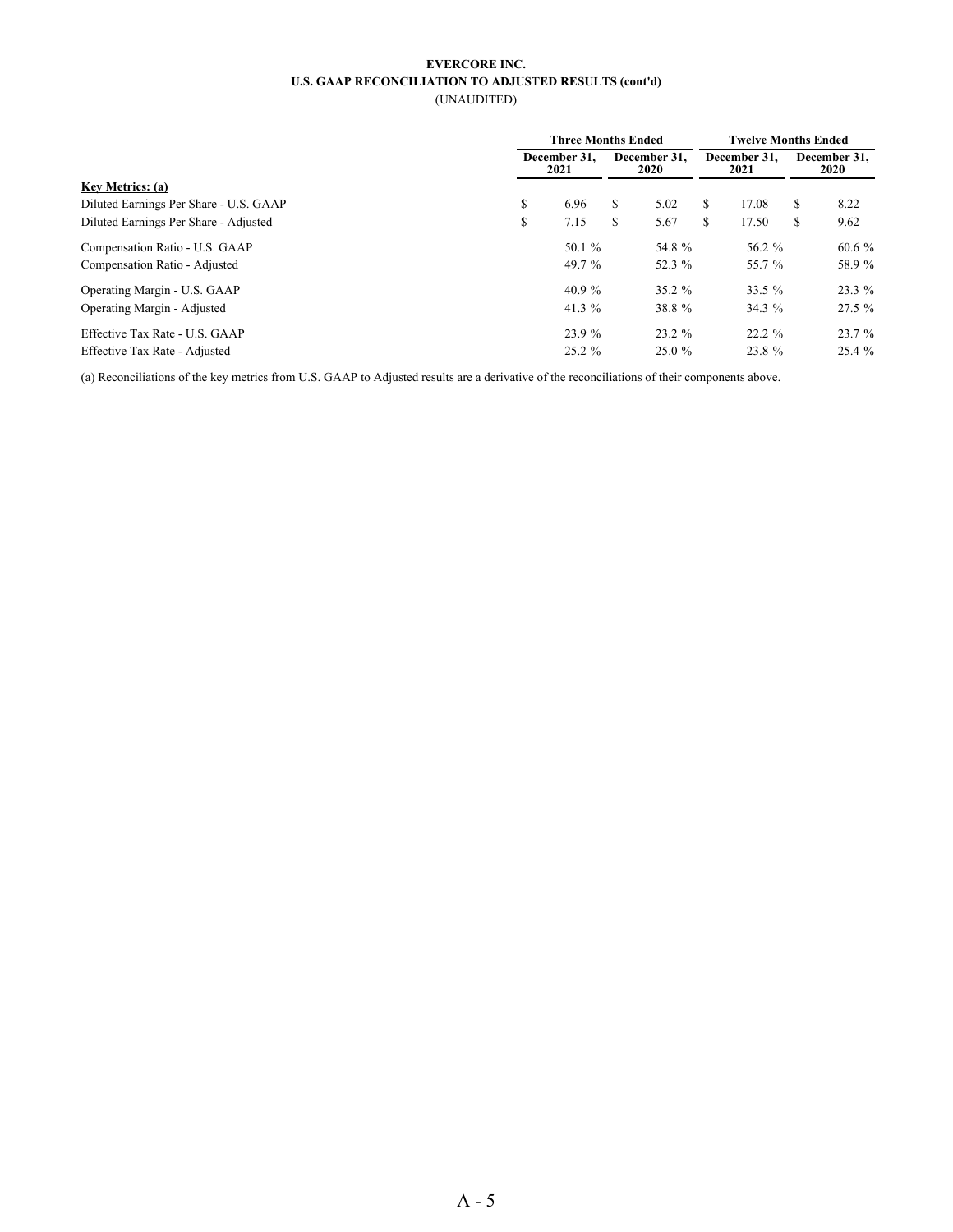#### **EVERCORE INC. U.S. GAAP SEGMENT RECONCILIATION TO ADJUSTED RESULTS FOR THE THREE AND TWELVE MONTHS ENDED DECEMBER 31, 2021**

#### (dollars in thousands) (UNAUDITED)

|                                              | <b>Investment Banking Segment</b>    |                                  |                    |                                      |     |               |                                              |                                  |    |                                              |        |                                          |                                          |
|----------------------------------------------|--------------------------------------|----------------------------------|--------------------|--------------------------------------|-----|---------------|----------------------------------------------|----------------------------------|----|----------------------------------------------|--------|------------------------------------------|------------------------------------------|
|                                              | Three Months Ended December 31, 2021 |                                  |                    |                                      |     |               | <b>Twelve Months Ended December 31, 2021</b> |                                  |    |                                              |        |                                          |                                          |
|                                              | <b>U.S. GAAP</b><br><b>Basis</b>     |                                  | <b>Adjustments</b> |                                      |     |               | <b>Non-GAAP</b><br><b>Adjusted Basis</b>     | <b>U.S. GAAP</b><br><b>Basis</b> |    | <b>Adjustments</b>                           |        | <b>Non-GAAP</b><br><b>Adjusted Basis</b> |                                          |
| Net Revenues:                                |                                      |                                  |                    |                                      |     |               |                                              |                                  |    |                                              |        |                                          |                                          |
| <b>Investment Banking:</b>                   |                                      |                                  |                    |                                      |     |               |                                              |                                  |    |                                              |        |                                          |                                          |
| <b>Advisory Fees</b>                         | S                                    | 970,927                          | \$                 | 55                                   | (1) | <sup>\$</sup> | 970,982                                      | \$2,751,992                      | \$ | 1,337                                        | (1)    | \$2,753,329                              |                                          |
| <b>Underwriting Fees</b>                     |                                      | 65,019                           |                    |                                      |     |               | 65,019                                       | 246,705                          |    |                                              |        |                                          | 246,705                                  |
| Commissions and Related<br>Revenue           |                                      | 54,808                           |                    |                                      |     |               | 54,808                                       | 205,822                          |    |                                              |        |                                          | 205,822                                  |
| Other Revenue, net                           |                                      | 8,112                            |                    | 4,317                                | (2) |               | 12,429                                       | 19,370                           |    | 13,212                                       | (2)(3) |                                          | 32,582                                   |
| <b>Net Revenues</b>                          |                                      | 1,098,866                        |                    | 4,372                                |     |               | 1,103,238                                    | 3,223,889                        |    | 14,549                                       |        |                                          | 3,238,438                                |
| Expenses:                                    |                                      |                                  |                    |                                      |     |               |                                              |                                  |    |                                              |        |                                          |                                          |
| Employee Compensation and<br><b>Benefits</b> |                                      | 548,351                          |                    |                                      |     |               | 548,351                                      | 1,809,414                        |    |                                              |        |                                          | 1,809,414                                |
| Non-Compensation Costs                       |                                      | 96,557                           |                    |                                      |     |               | 96,557                                       | 316,464                          |    | (7)                                          | (8)    |                                          | 316,457                                  |
| <b>Total Expenses</b>                        |                                      | 644,908                          |                    |                                      |     |               | 644,908                                      | 2,125,878                        |    | (7)                                          |        |                                          | 2,125,871                                |
| Operating Income (a)                         |                                      | 453,958                          | S                  | 4,372                                |     |               | 458,330                                      | \$1.098,011                      | \$ | 14,556                                       |        | \$1.112.567                              |                                          |
| Compensation Ratio (b)                       |                                      | 49.9%                            |                    |                                      |     |               | 49.7%                                        | 56.1%                            |    |                                              |        |                                          | 55.9 %                                   |
| Operating Margin (b)                         |                                      | 41.3%                            |                    |                                      |     |               | 41.5 $%$                                     | 34.1%                            |    |                                              |        |                                          | 34.4 %                                   |
|                                              | <b>Investment Management Segment</b> |                                  |                    |                                      |     |               |                                              |                                  |    |                                              |        |                                          |                                          |
|                                              |                                      |                                  |                    | Three Months Ended December 31, 2021 |     |               |                                              |                                  |    | <b>Twelve Months Ended December 31, 2021</b> |        |                                          |                                          |
|                                              |                                      | <b>U.S. GAAP</b><br><b>Basis</b> |                    | <b>Adjustments</b>                   |     |               | <b>Non-GAAP</b><br><b>Adjusted Basis</b>     | <b>U.S. GAAP</b><br><b>Basis</b> |    | <b>Adjustments</b>                           |        |                                          | <b>Non-GAAP</b><br><b>Adjusted Basis</b> |

|                                                                 | DASIS        |    | Aujustments |     | Aujusteu Dasis |        | DASIS |        | Aujustments |          |     | Aujusteu Dasis |        |
|-----------------------------------------------------------------|--------------|----|-------------|-----|----------------|--------|-------|--------|-------------|----------|-----|----------------|--------|
| Net Revenues:                                                   |              |    |             |     |                |        |       |        |             |          |     |                |        |
| Asset Management and<br><b>Administration Fees</b>              | \$<br>17,692 | \$ | 4,007       | (1) | \$             | 21,699 | \$    | 65,784 | \$          | 12,824   | (1) | \$             | 78,608 |
| Other Revenue, net                                              | (789)        |    |             |     |                | (789)  |       | (174)  |             |          |     |                | (174)  |
| Net Revenues                                                    | 16,903       |    | 4,007       |     |                | 20,910 |       | 65,610 |             | 12,824   |     |                | 78,434 |
| Expenses:                                                       |              |    |             |     |                |        |       |        |             |          |     |                |        |
| Employee Compensation and<br><b>Benefits</b>                    | 10,747       |    |             |     |                | 10,747 |       | 39,343 |             |          |     |                | 39,343 |
| Non-Compensation Costs                                          | 4,050        |    |             |     |                | 4,050  |       | 13,286 |             |          |     |                | 13,286 |
| Special Charges, Including<br><b>Business Realignment Costs</b> |              |    |             |     |                |        |       | 8,554  |             | (8, 554) | (7) |                |        |
| <b>Total Expenses</b>                                           | 14,797       |    |             |     |                | 14,797 |       | 61,183 |             | (8, 554) |     |                | 52,629 |
| Operating Income (a)                                            | 2,106        | S  | 4,007       |     |                | 6,113  | S     | 4,427  |             | 21,378   |     |                | 25,805 |
| Compensation Ratio (b)                                          | 63.6%        |    |             |     |                | 51.4 % |       | 60.0%  |             |          |     |                | 50.2 % |
| Operating Margin (b)                                            | 12.5%        |    |             |     |                | 29.2 % |       | 6.7%   |             |          |     |                | 32.9 % |

(a) Operating Income for U.S. GAAP excludes Income (Loss) from Equity Method Investments.

(b) Reconciliations of the key metrics from U.S. GAAP to Adjusted results are a derivative of the reconciliations of their components above.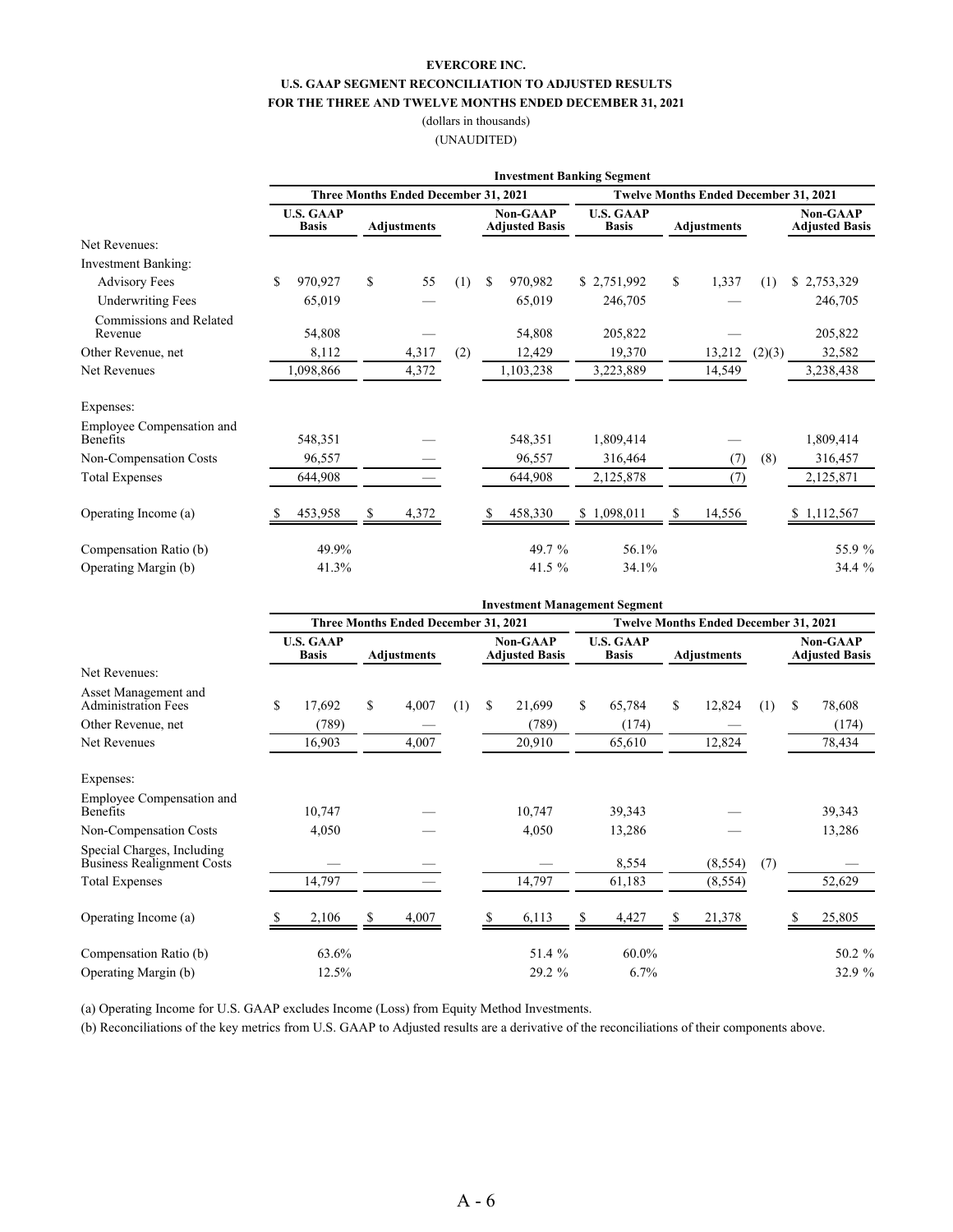#### **EVERCORE INC. U.S. GAAP SEGMENT RECONCILIATION TO ADJUSTED RESULTS FOR THE THREE AND TWELVE MONTHS ENDED DECEMBER 31, 2020**

#### (dollars in thousands) (UNAUDITED)

|                                                                 |                                      |                                  |    |                                      |        |    |                                   | <b>Investment Banking Segment</b>            |                                  |    |                    |        |    |                                   |
|-----------------------------------------------------------------|--------------------------------------|----------------------------------|----|--------------------------------------|--------|----|-----------------------------------|----------------------------------------------|----------------------------------|----|--------------------|--------|----|-----------------------------------|
|                                                                 |                                      |                                  |    | Three Months Ended December 31, 2020 |        |    |                                   | <b>Twelve Months Ended December 31, 2020</b> |                                  |    |                    |        |    |                                   |
|                                                                 |                                      | <b>U.S. GAAP</b><br><b>Basis</b> |    | Adjustments                          |        |    | Non-GAAP<br><b>Adjusted Basis</b> |                                              | <b>U.S. GAAP</b><br><b>Basis</b> |    | <b>Adjustments</b> |        |    | Non-GAAP<br><b>Adjusted Basis</b> |
| Net Revenues:                                                   |                                      |                                  |    |                                      |        |    |                                   |                                              |                                  |    |                    |        |    |                                   |
| <b>Investment Banking:</b>                                      |                                      |                                  |    |                                      |        |    |                                   |                                              |                                  |    |                    |        |    |                                   |
| <b>Advisory Fees</b>                                            | \$                                   | 789,611                          | \$ | 375                                  | (1)    | \$ | 789,986                           |                                              | \$1,755,273                      | \$ | 1,546              | (1)    |    | \$1,756,819                       |
| <b>Underwriting Fees</b>                                        |                                      | 95,009                           |    |                                      |        |    | 95,009                            |                                              | 276,191                          |    |                    |        |    | 276,191                           |
| Commissions and Related<br>Revenue                              |                                      | 52,789                           |    |                                      |        |    | 52,789                            |                                              | 206,692                          |    |                    |        |    | 206,692                           |
| Other Revenue, net                                              |                                      | (14, 516)                        |    | 25,673                               | (2)(5) |    | 11,157                            |                                              | (20,770)                         |    | 39,267             | (2)(5) |    | 18,497                            |
| Net Revenues                                                    |                                      | 922,893                          |    | 26,048                               |        |    | 948,941                           |                                              | 2,217,386                        |    | 40,813             |        |    | 2,258,199                         |
| Expenses:                                                       |                                      |                                  |    |                                      |        |    |                                   |                                              |                                  |    |                    |        |    |                                   |
| Employee Compensation and<br><b>Benefits</b>                    |                                      | 497,236                          |    |                                      |        |    | 497,236                           |                                              | 1,335,789                        |    | (1,067)            | (6)    |    | 1,334,722                         |
| Non-Compensation Costs                                          |                                      | 82,382                           |    | (2)                                  | (8)    |    | 82,380                            |                                              | 304,265                          |    | (1, 445)           | (8)    |    | 302,820                           |
| Special Charges, Including<br><b>Business Realignment Costs</b> |                                      | 7,018                            |    | (7,018)                              | (7)    |    |                                   |                                              | 46,600                           |    | (46,600)           | (7)    |    |                                   |
| <b>Total Expenses</b>                                           |                                      | 586,636                          |    | (7,020)                              |        |    | 579,616                           |                                              | 1,686,654                        |    | (49, 112)          |        |    | 1,637,542                         |
| Operating Income (a)                                            |                                      | 336,257                          |    | 33,068                               |        |    | 369,325                           | S                                            | 530,732                          |    | 89.925             |        | S  | 620,657                           |
| Compensation Ratio (b)                                          |                                      | 53.9%                            |    |                                      |        |    | 52.4 %                            |                                              | 60.2%                            |    |                    |        |    | 59.1 %                            |
| Operating Margin (b)                                            |                                      | 36.4%                            |    |                                      |        |    | 38.9 %                            |                                              | 23.9%                            |    |                    |        |    | 27.5 %                            |
|                                                                 | <b>Investment Management Segment</b> |                                  |    |                                      |        |    |                                   |                                              |                                  |    |                    |        |    |                                   |
|                                                                 |                                      |                                  |    | Three Months Ended December 31, 2020 |        |    |                                   | <b>Twelve Months Ended December 31, 2020</b> |                                  |    |                    |        |    |                                   |
|                                                                 |                                      | <b>U.S. GAAP</b><br><b>Basis</b> |    | Adjustments                          |        |    | Non-GAAP<br><b>Adjusted Basis</b> |                                              | <b>U.S. GAAP</b><br><b>Basis</b> |    | <b>Adjustments</b> |        |    | Non-GAAP<br><b>Adjusted Basis</b> |
| Net Revenues:                                                   |                                      |                                  |    |                                      |        |    |                                   |                                              |                                  |    |                    |        |    |                                   |
| Asset Management and<br><b>Administration Fees</b>              | S                                    | 14,672                           | \$ | 5,471                                | (1)    | \$ | 20,143                            | \$                                           | 54,397                           | \$ | 12,852             | (1)    | \$ | 67,249                            |
| Other Revenue, net                                              |                                      | (10, 257)                        |    | 11,091                               | (4)(5) |    | 834                               |                                              | (7, 878)                         |    | 9,736              | (4)(5) |    | 1,858                             |
| <b>Net Revenues</b>                                             |                                      | 4,415                            |    | 16,562                               |        |    | 20,977                            |                                              | 46,519                           |    | 22,588             |        |    | 69.107                            |
| Expenses:                                                       |                                      |                                  |    |                                      |        |    |                                   |                                              |                                  |    |                    |        |    |                                   |
| Employee Compensation and<br>Benefits                           |                                      | 10,503                           |    |                                      |        |    | 10,503                            |                                              | 36,550                           |    |                    |        |    | 36,550                            |
| Non-Compensation Costs                                          |                                      | 3,441                            |    |                                      |        |    | 3,441                             |                                              | 14,223                           |    | $(300)$ $(8)$      |        |    | 13,923                            |
| Special Charges, Including<br><b>Business Realignment Costs</b> |                                      |                                  |    |                                      | (7)    |    |                                   |                                              | 45                               |    |                    | (7)    |    |                                   |
| <b>Total Expenses</b>                                           |                                      | 13<br>13,957                     |    | (13)<br>(13)                         |        |    | 13,944                            |                                              | 50,818                           |    | (45)<br>(345)      |        |    | 50,473                            |
|                                                                 |                                      |                                  |    |                                      |        |    |                                   |                                              |                                  |    |                    |        |    |                                   |
| Operating Income (Loss) (a)                                     | $\$$                                 | (9, 542)                         | \$ | 16,575                               |        | \$ | 7,033                             | \$                                           | (4,299)                          |    | 22,933             |        | \$ | 18,634                            |
| Compensation Ratio (b)                                          |                                      | 237.9%                           |    |                                      |        |    | 50.1 %                            |                                              | 78.6%                            |    |                    |        |    | 52.9 %                            |
| Operating Margin (b)                                            |                                      | $(216.1\%)$                      |    |                                      |        |    | 33.5 %                            |                                              | $(9.2\%)$                        |    |                    |        |    | 27.0 %                            |

(a) Operating Income (Loss) for U.S. GAAP excludes Income (Loss) from Equity Method Investments.

(b) Reconciliations of the key metrics from U.S. GAAP to Adjusted results are a derivative of the reconciliations of their components above.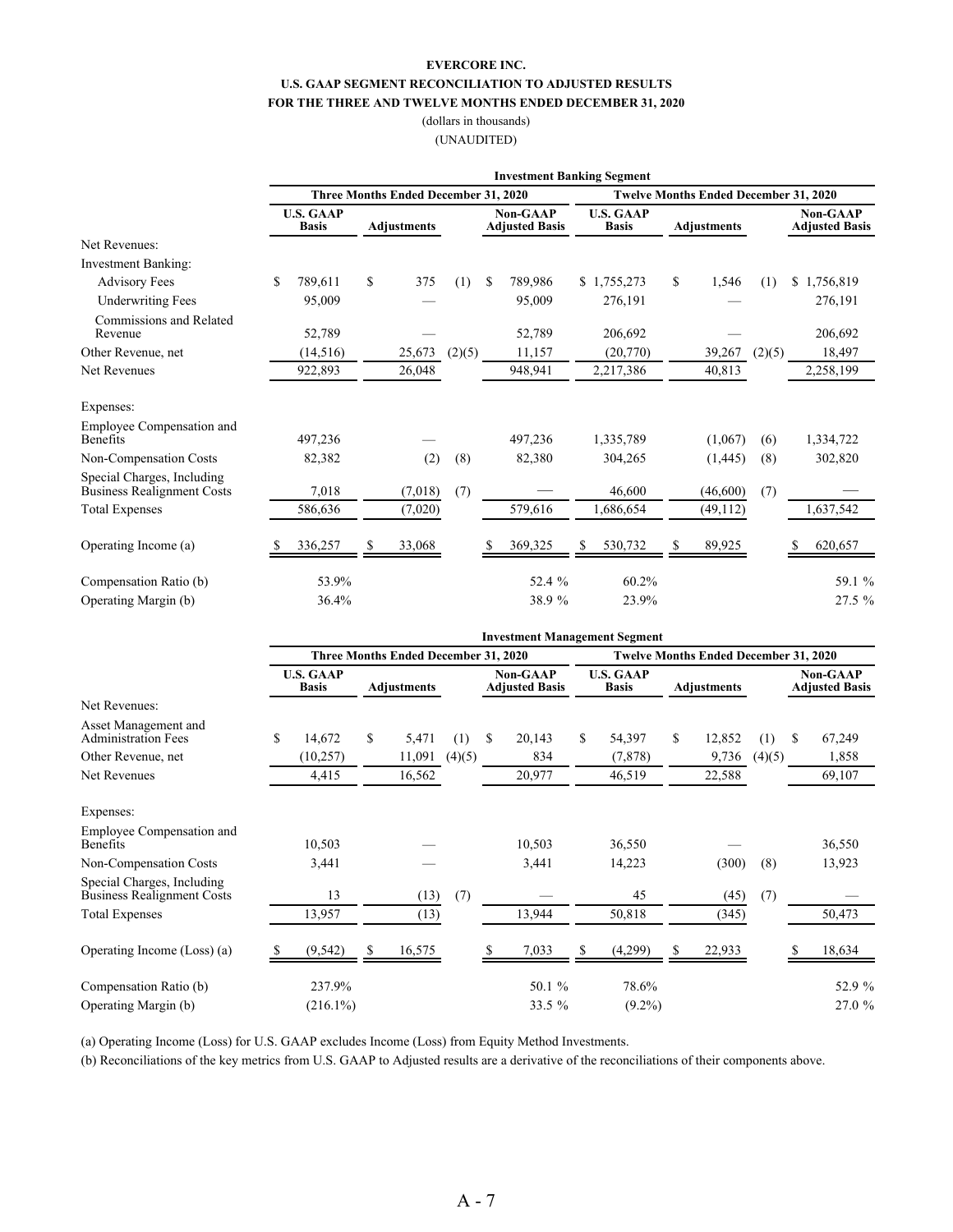#### **EVERCORE INC. U.S. GAAP SEGMENT AND CONSOLIDATED RESULTS**

(dollars in thousands)

#### (UNAUDITED)

|                                                       |                                 |    | <b>U.S. GAAP</b> |      |           |                                         |           |  |
|-------------------------------------------------------|---------------------------------|----|------------------|------|-----------|-----------------------------------------|-----------|--|
|                                                       | Three Months Ended December 31, |    |                  |      |           | <b>Twelve Months Ended December 31,</b> |           |  |
|                                                       | 2021                            |    | 2020             |      | 2021      |                                         | 2020      |  |
| <b>Investment Banking</b>                             |                                 |    |                  |      |           |                                         |           |  |
| Net Revenues:                                         |                                 |    |                  |      |           |                                         |           |  |
| Investment Banking:                                   |                                 |    |                  |      |           |                                         |           |  |
| <b>Advisory Fees</b>                                  | \$<br>970,927                   | -S | 789,611          | -S   | 2,751,992 | -S                                      | 1,755,273 |  |
| <b>Underwriting Fees</b>                              | 65,019                          |    | 95,009           |      | 246,705   |                                         | 276,191   |  |
| Commissions and Related Revenue                       | 54,808                          |    | 52,789           |      | 205,822   |                                         | 206,692   |  |
| Other Revenue, net (a)                                | 8,112                           |    | (14,516)         |      | 19,370    |                                         | (20,770)  |  |
| Net Revenues                                          | 1,098,866                       |    | 922,893          |      | 3,223,889 |                                         | 2,217,386 |  |
| Expenses:                                             |                                 |    |                  |      |           |                                         |           |  |
| Employee Compensation and Benefits                    | 548,351                         |    | 497,236          |      | 1,809,414 |                                         | 1,335,789 |  |
| Non-Compensation Costs                                | 96,557                          |    | 82,382           |      | 316,464   |                                         | 304,265   |  |
| Special Charges, Including Business Realignment Costs |                                 |    | 7,018            |      |           |                                         | 46,600    |  |
| <b>Total Expenses</b>                                 | 644,908                         |    | 586,636          |      | 2,125,878 |                                         | 1,686,654 |  |
|                                                       |                                 |    |                  |      |           |                                         |           |  |
| Operating Income (c)                                  | 453,958                         | \$ | 336,257          | -S   | 1,098,011 |                                         | 530,732   |  |
| <b>Investment Management</b>                          |                                 |    |                  |      |           |                                         |           |  |
| Net Revenues:                                         |                                 |    |                  |      |           |                                         |           |  |
| Asset Management and Administration Fees              | \$<br>17,692                    | \$ | 14,672           | - \$ | 65,784    | -S                                      | 54,397    |  |
| Other Revenue, net (b)                                | (789)                           |    | (10, 257)        |      | (174)     |                                         | (7, 878)  |  |
| Net Revenues                                          | 16,903                          |    | 4,415            |      | 65,610    |                                         | 46,519    |  |
| Expenses:                                             |                                 |    |                  |      |           |                                         |           |  |
| Employee Compensation and Benefits                    | 10,747                          |    | 10,503           |      | 39,343    |                                         | 36,550    |  |
| Non-Compensation Costs                                | 4,050                           |    | 3,441            |      | 13,286    |                                         | 14,223    |  |
| Special Charges, Including Business Realignment Costs |                                 |    | 13               |      | 8,554     |                                         | 45        |  |
| <b>Total Expenses</b>                                 | 14,797                          |    | 13,957           |      | 61,183    |                                         | 50,818    |  |
| Operating Income (Loss) (c)                           | 2,106                           | S  | (9, 542)         | - \$ | 4,427     | \$                                      | (4,299)   |  |
|                                                       |                                 |    |                  |      |           |                                         |           |  |
| <b>Total</b>                                          |                                 |    |                  |      |           |                                         |           |  |
| Net Revenues:                                         |                                 |    |                  |      |           |                                         |           |  |
| <b>Investment Banking:</b>                            |                                 |    |                  |      |           |                                         |           |  |
| <b>Advisory Fees</b>                                  | \$<br>970,927                   | \$ | 789,611          | \$   | 2,751,992 | -S                                      | 1,755,273 |  |
| <b>Underwriting Fees</b>                              | 65,019                          |    | 95,009           |      | 246,705   |                                         | 276,191   |  |
| Commissions and Related Revenue                       | 54,808                          |    | 52,789           |      | 205,822   |                                         | 206,692   |  |
| Asset Management and Administration Fees              | 17,692                          |    | 14,672           |      | 65,784    |                                         | 54,397    |  |
| Other Revenue, net $(a)(b)$                           | 7,323                           |    | (24, 773)        |      | 19,196    |                                         | (28, 648) |  |
| Net Revenues                                          | 1,115,769                       |    | 927,308          |      | 3,289,499 |                                         | 2,263,905 |  |
| Expenses:                                             |                                 |    |                  |      |           |                                         |           |  |
| Employee Compensation and Benefits                    | 559,098                         |    | 507,739          |      | 1,848,757 |                                         | 1,372,339 |  |
| Non-Compensation Costs                                | 100,607                         |    | 85,823           |      | 329,750   |                                         | 318,488   |  |
| Special Charges, Including Business Realignment Costs |                                 |    | 7,031            |      | 8,554     |                                         | 46,645    |  |
| <b>Total Expenses</b>                                 | 659,705                         |    | 600,593          |      | 2,187,061 |                                         | 1,737,472 |  |
| Operating Income (c)                                  | \$<br>456,064                   | \$ | 326,715          | - \$ | 1,102,438 | - \$                                    | 526,433   |  |
|                                                       |                                 |    |                  |      |           |                                         |           |  |

(a) For the three and twelve months ended December 31, 2020, includes a loss of \$21.1 million resulting from the sale and wind-down of our businesses in Mexico, related to the release of cumulative foreign exchange losses.

(b) For the three months ended December 31, 2020, includes a loss of \$11.1 million resulting from the sale and wind-down of our businesses in Mexico, including \$4.8 million related to the sale of our ECB business, as well as \$6.3 million related to the release of cumulative foreign exchange losses. For the twelve months ended December 31, 2020, includes a loss of \$9.7 million resulting from the sale and wind-down of our businesses in Mexico, including \$3.4 million related to the sale of our ECB businesses, as well as \$6.3 million related to the release of cumulative foreign exchange losses.

(c) Operating Income (Loss) excludes Income (Loss) from Equity Method Investments.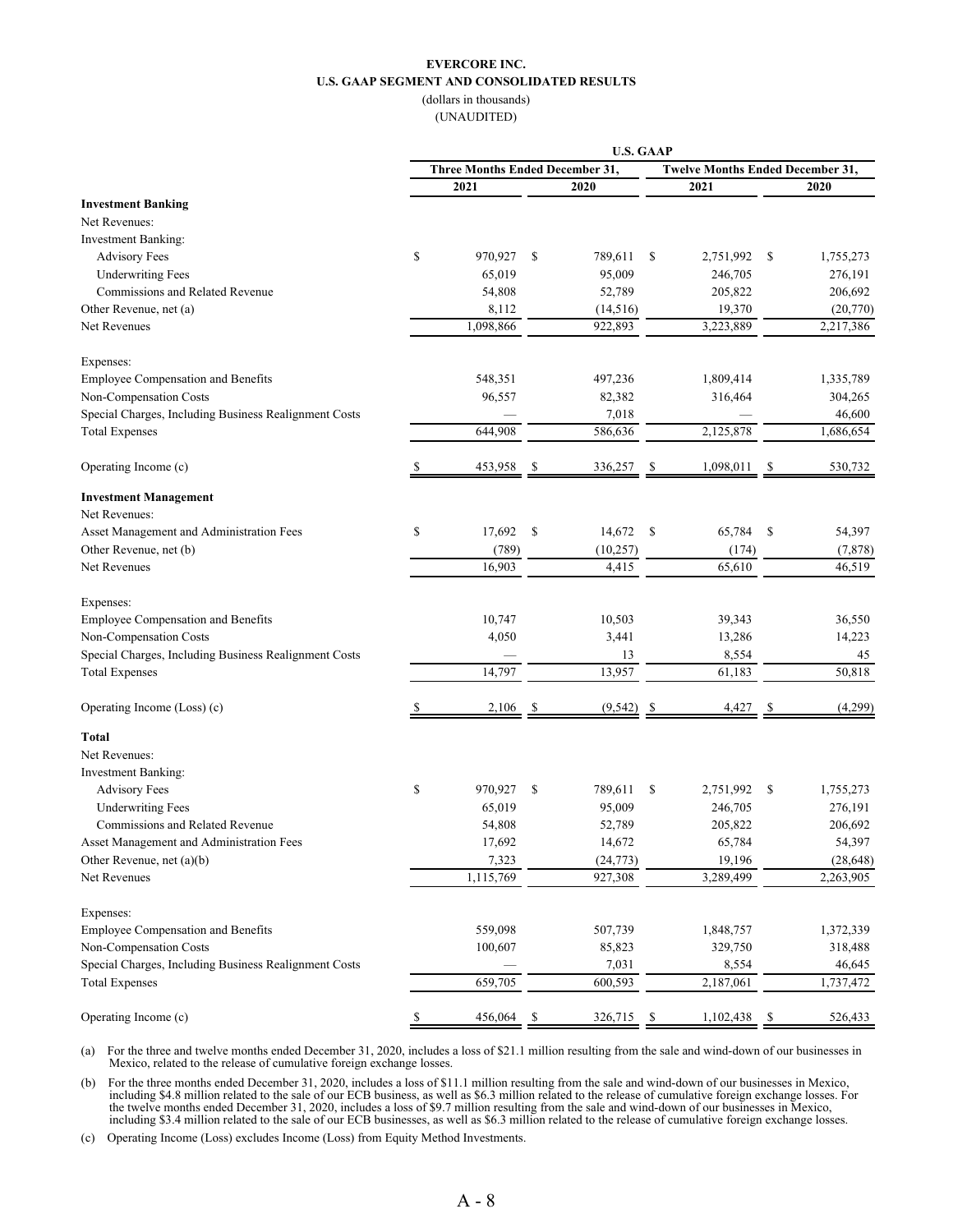#### **EVERCORE INC.**

#### **U.S. GAAP RECONCILIATION TO ADJUSTED NON-COMPENSATION COSTS**

(dollars in thousands)

(UNAUDITED)

|                                         | Three Months Ended December 31, 2021 |                  |  |                        |   |          |  |  |  |  |
|-----------------------------------------|--------------------------------------|------------------|--|------------------------|---|----------|--|--|--|--|
|                                         |                                      | <b>U.S. GAAP</b> |  | <b>Adjustments</b>     |   | Adjusted |  |  |  |  |
|                                         |                                      |                  |  | (dollars in thousands) |   |          |  |  |  |  |
| Occupancy and Equipment Rental          |                                      | 18,474           |  |                        | S | 18,474   |  |  |  |  |
| Professional Fees                       |                                      | 28,429           |  |                        |   | 28,429   |  |  |  |  |
| Travel and Related Expenses             |                                      | 9,577            |  |                        |   | 9,577    |  |  |  |  |
| Communications and Information Services |                                      | 15,584           |  |                        |   | 15,584   |  |  |  |  |
| Depreciation and Amortization           |                                      | 7,185            |  |                        |   | 7,185    |  |  |  |  |
| Execution, Clearing and Custody Fees    |                                      | 2,639            |  |                        |   | 2,639    |  |  |  |  |
| <b>Other Operating Expenses</b>         |                                      | 18,719           |  |                        |   | 18,719   |  |  |  |  |
| <b>Total Non-Compensation Costs</b>     |                                      | 100.607          |  |                        |   | 100.607  |  |  |  |  |

#### **Three Months Ended December 31, 2020**

|                                         |   | <b>U.S. GAAP</b> |    | Adjustments            | Adjusted     |
|-----------------------------------------|---|------------------|----|------------------------|--------------|
|                                         |   |                  |    | (dollars in thousands) |              |
| Occupancy and Equipment Rental          | Ъ | 19,789           | -S |                        | \$<br>19,789 |
| Professional Fees                       |   | 27,718           |    |                        | 27,718       |
| Travel and Related Expenses             |   | 2,798            |    |                        | 2,798        |
| Communications and Information Services |   | 13,570           |    |                        | 13,570       |
| Depreciation and Amortization           |   | 6,185            |    |                        | 6,185        |
| Execution, Clearing and Custody Fees    |   | 3,362            |    |                        | 3,362        |
| <b>Acquisition and Transition Costs</b> |   |                  |    | $(2)$ $(8b)$           |              |
| <b>Other Operating Expenses</b>         |   | 12,399           |    |                        | 12,399       |
| <b>Total Non-Compensation Costs</b>     |   | 85,823           |    |                        | 85,821       |
|                                         |   |                  |    |                        |              |

#### **Twelve Months Ended December 31, 2021**

|                                         | <b>U.S. GAAP</b> |         |    | <b>Adjustments</b>     |   | Adjusted |
|-----------------------------------------|------------------|---------|----|------------------------|---|----------|
|                                         |                  |         |    | (dollars in thousands) |   |          |
| Occupancy and Equipment Rental          | \$               | 73,887  | -S |                        | S | 73,887   |
| Professional Fees                       |                  | 96,288  |    |                        |   | 96,288   |
| Travel and Related Expenses             |                  | 21,479  |    |                        |   | 21,479   |
| Communications and Information Services |                  | 57,775  |    |                        |   | 57,775   |
| Depreciation and Amortization           |                  | 28,099  |    |                        |   | 28,099   |
| Execution, Clearing and Custody Fees    |                  | 11,588  |    |                        |   | 11,588   |
| <b>Acquisition and Transition Costs</b> |                  |         |    | $(7)$ $(8b)$           |   |          |
| <b>Other Operating Expenses</b>         |                  | 40,627  |    |                        |   | 40,627   |
| <b>Total Non-Compensation Costs</b>     |                  | 329,750 |    |                        |   | 329,743  |

|                                         | <b>Twelve Months Ended December 31, 2020</b> |         |    |                        |   |          |  |  |  |  |
|-----------------------------------------|----------------------------------------------|---------|----|------------------------|---|----------|--|--|--|--|
|                                         | <b>U.S. GAAP</b>                             |         |    | <b>Adjustments</b>     |   | Adjusted |  |  |  |  |
|                                         |                                              |         |    | (dollars in thousands) |   |          |  |  |  |  |
| Occupancy and Equipment Rental          | \$                                           | 74,107  | -S |                        | S | 74,107   |  |  |  |  |
| Professional Fees                       |                                              | 80,883  |    |                        |   | 80,883   |  |  |  |  |
| Travel and Related Expenses             |                                              | 25,887  |    |                        |   | 25,887   |  |  |  |  |
| Communications and Information Services |                                              | 54,274  |    |                        |   | 54,274   |  |  |  |  |
| Depreciation and Amortization           |                                              | 26.245  |    | $(1,183)$ $(8a)$       |   | 25,062   |  |  |  |  |
| Execution, Clearing and Custody Fees    |                                              | 13,592  |    |                        |   | 13,592   |  |  |  |  |
| <b>Acquisition and Transition Costs</b> |                                              | 562     |    | $(562)$ $(8b)$         |   |          |  |  |  |  |
| <b>Other Operating Expenses</b>         |                                              | 42,938  |    |                        |   | 42,938   |  |  |  |  |
| <b>Total Non-Compensation Costs</b>     |                                              | 318.488 |    | (1,745)                |   | 316.743  |  |  |  |  |